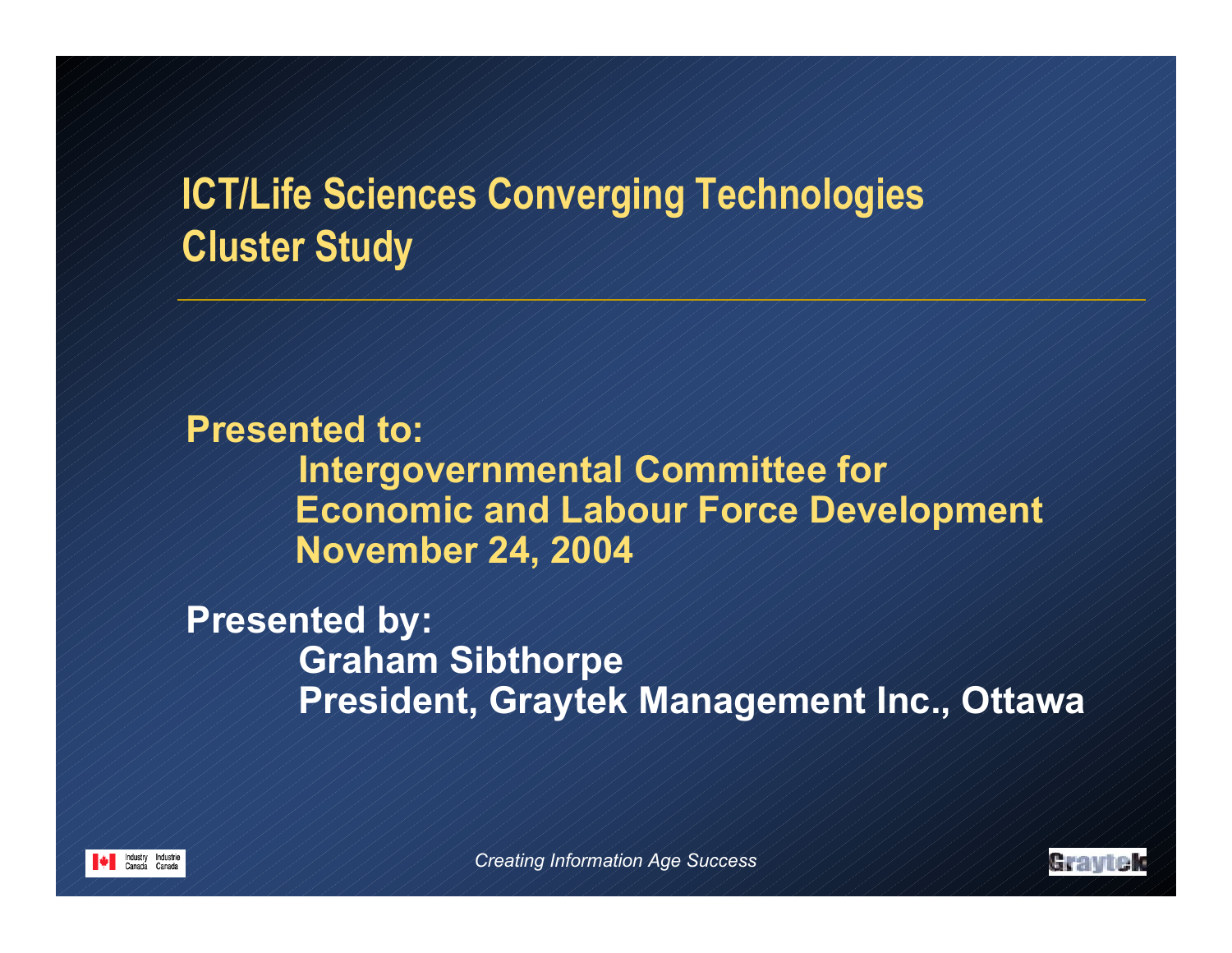# **Agenda**

- Background
- Methodology
- Toronto Results
- Cross-Cluster Comparisons
- US Comparisons (Biotechnology)
- Key Findings



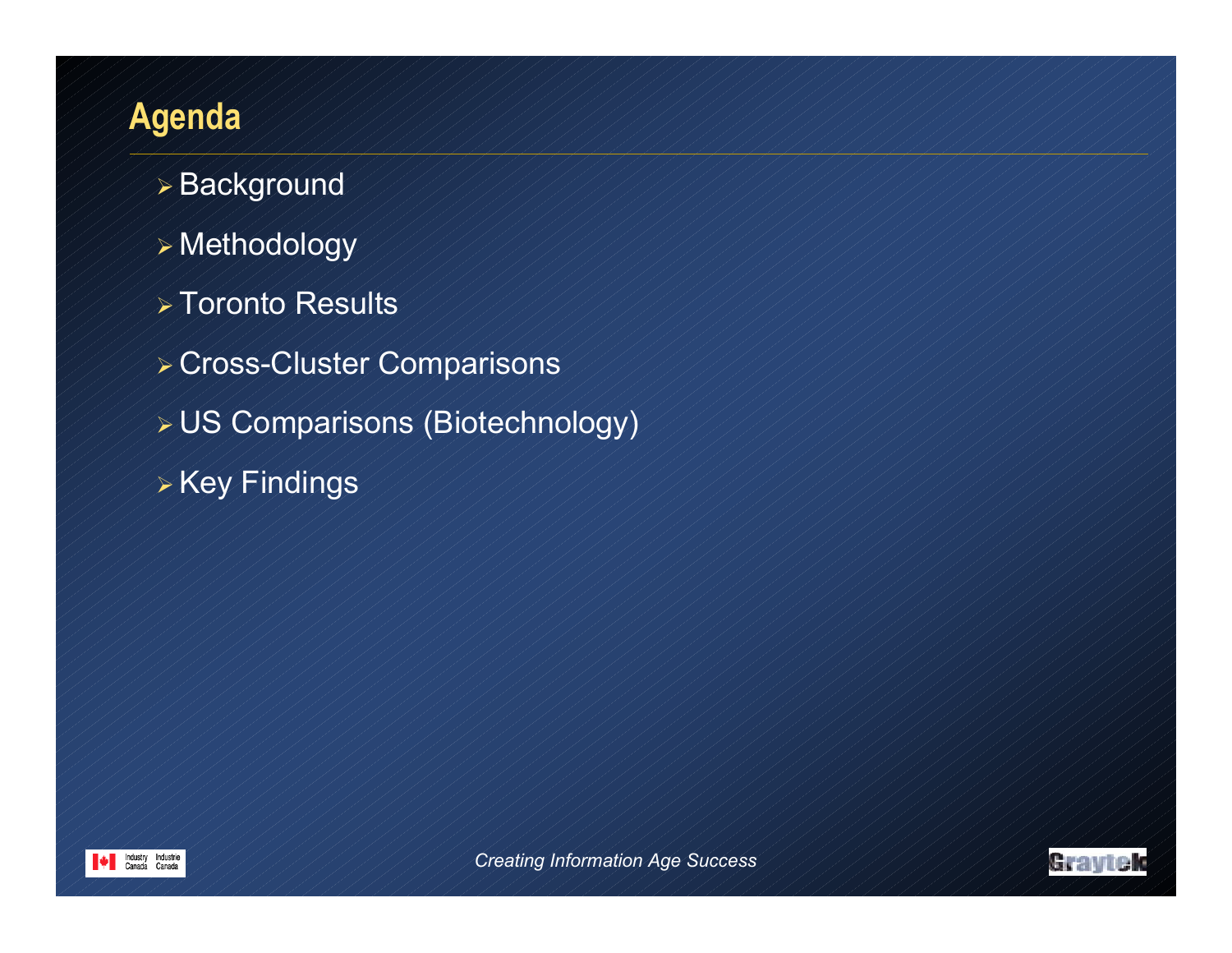## **Project Overview**

- Q**ualitative** analysis:
	- ICT, Life Sciences and converging technologies
	- Vancouver, Toronto, Montreal and Ottawa
- **Partners:** Industry Canada (ICT and Life Sciences Branches), NRC, Canadian Biotechnology Secretariat and the Canadian Institutes of Health Research
- **Methodology:** Previously-validated framework for cluster analysis
- **Reports:** Individual city reports and final comparative report
- **Presentations** of results to key stakeholders interested in cluster development



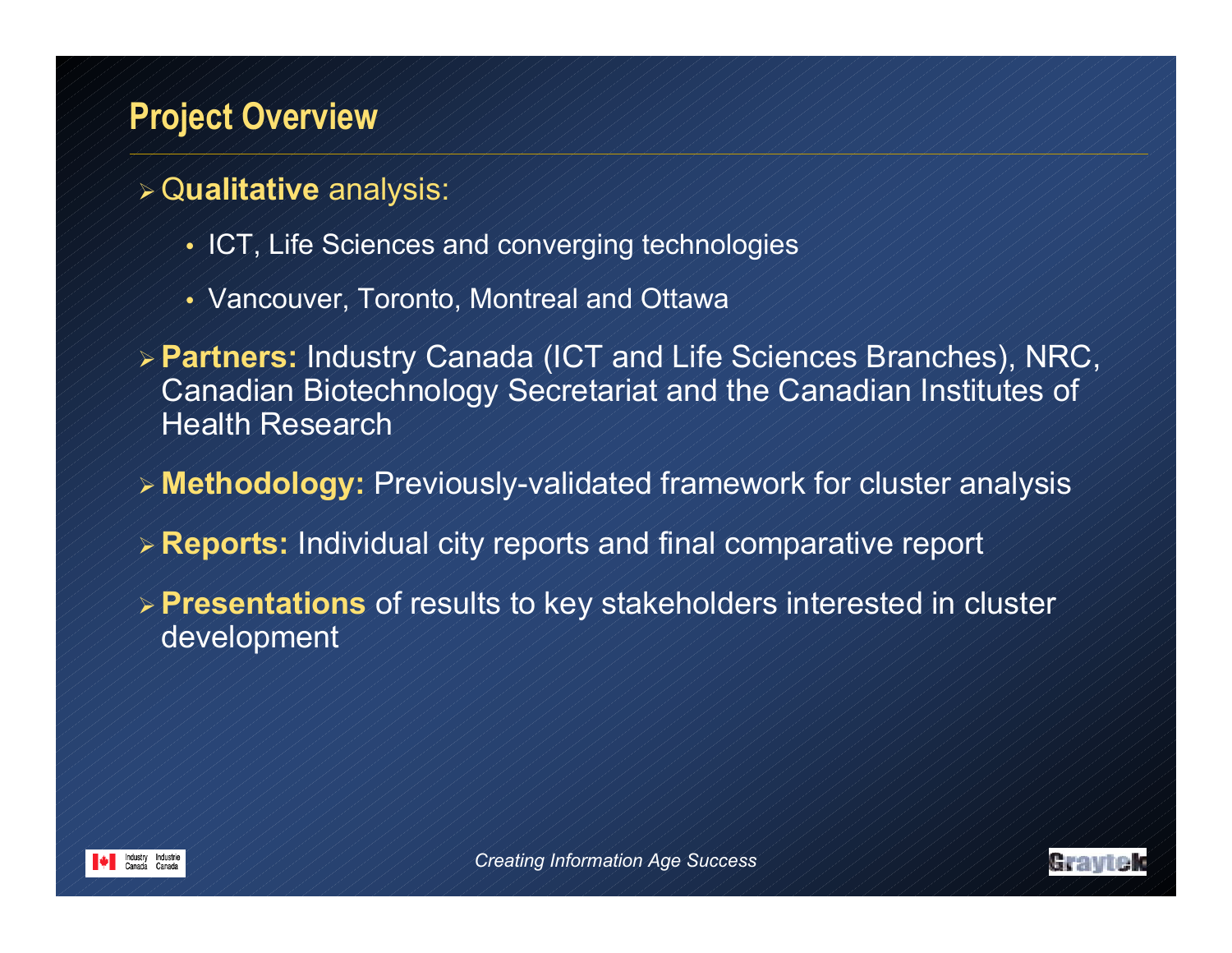## **Project Objectives**

- Provide improved understanding of ICT/Life Sciences & converging next generation clusters leading to **improved policy decisions and the design of new initiatives**
- **Help break down silos**
- Help accelerate cluster development
- Suggest realistic growth scenarios
- Provide a comparative analysis (Canada & US)
- Build on previous work



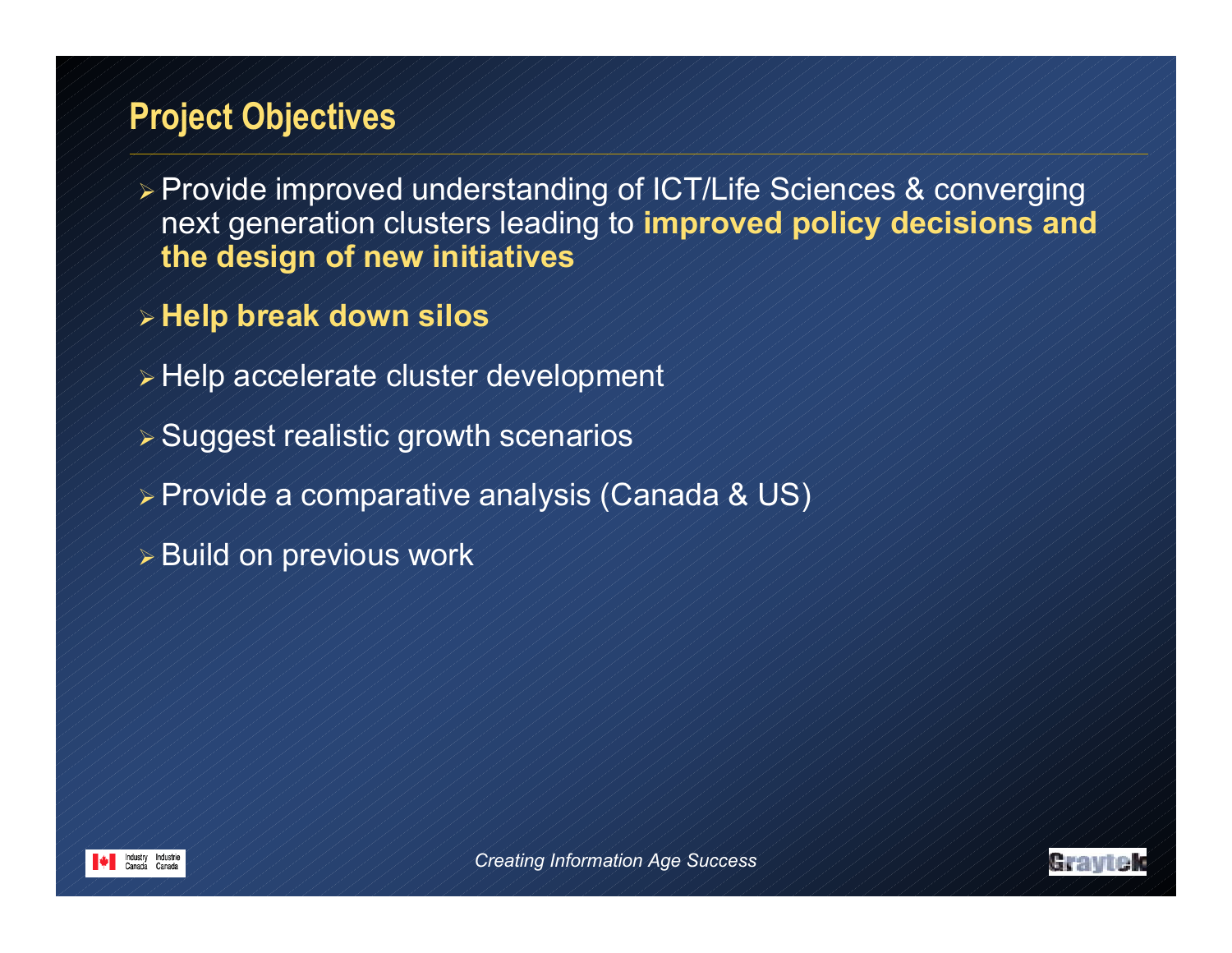## **Geographic Scope of Study**

- **Vancouver Data Mapping**
	- Lower Mainland and Lower Fraser Valley
	- ~280 ICT companies, ~100 LS companies
- **Toronto Data Mapping**
	- Greater Toronto Area (GTA)
	- ~500 ICT companies, ~205 LS companies
- **Montreal Data Mapping**
	- Montreal Metropolitan Community
	- 257 ICT companies, 200 LS companies
- **Ottawa Data Mapping**
	- Ottawa-Gatineau Census Metropolitan Area
	- 251 ICT companies, 100 LS companies

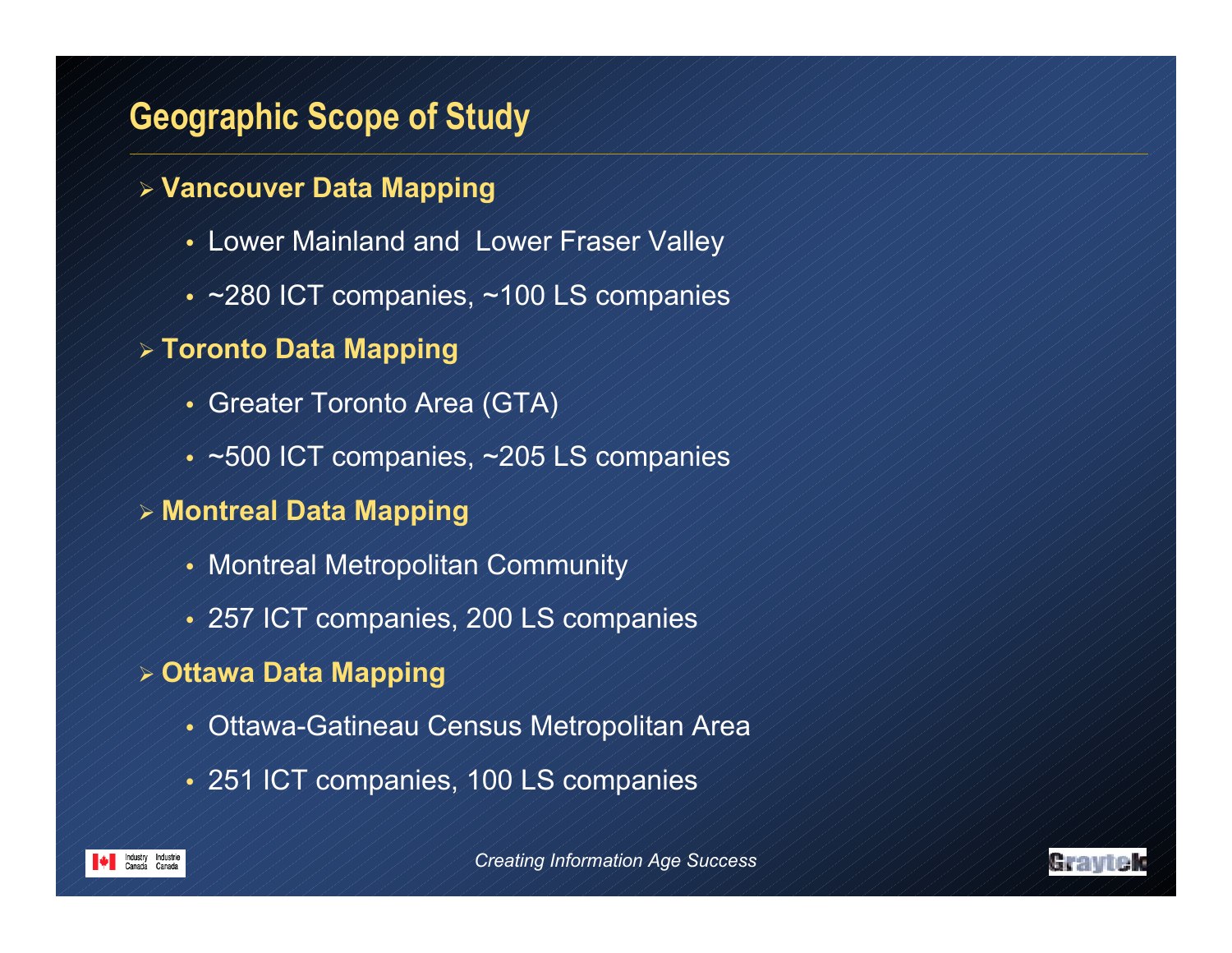## **Sector Scope of Study**

#### - **ICT Sector Scope**

- Manufacturing
- Intangible Services (including tele-health companies)
- Goods Related Services
- **Life Sciences Sector Scope**
	- Research & Development in Life Sciences (inc. Health Biotechnology)
	- Pharmaceutical & Medicine Manufacturing
	- Medical Devices Manufacturing
	- Other Biotechnologies (Agriculture, Aquaculture, Energy, Environment, Forestry and Mining)
- **Focus on "trading" companies**



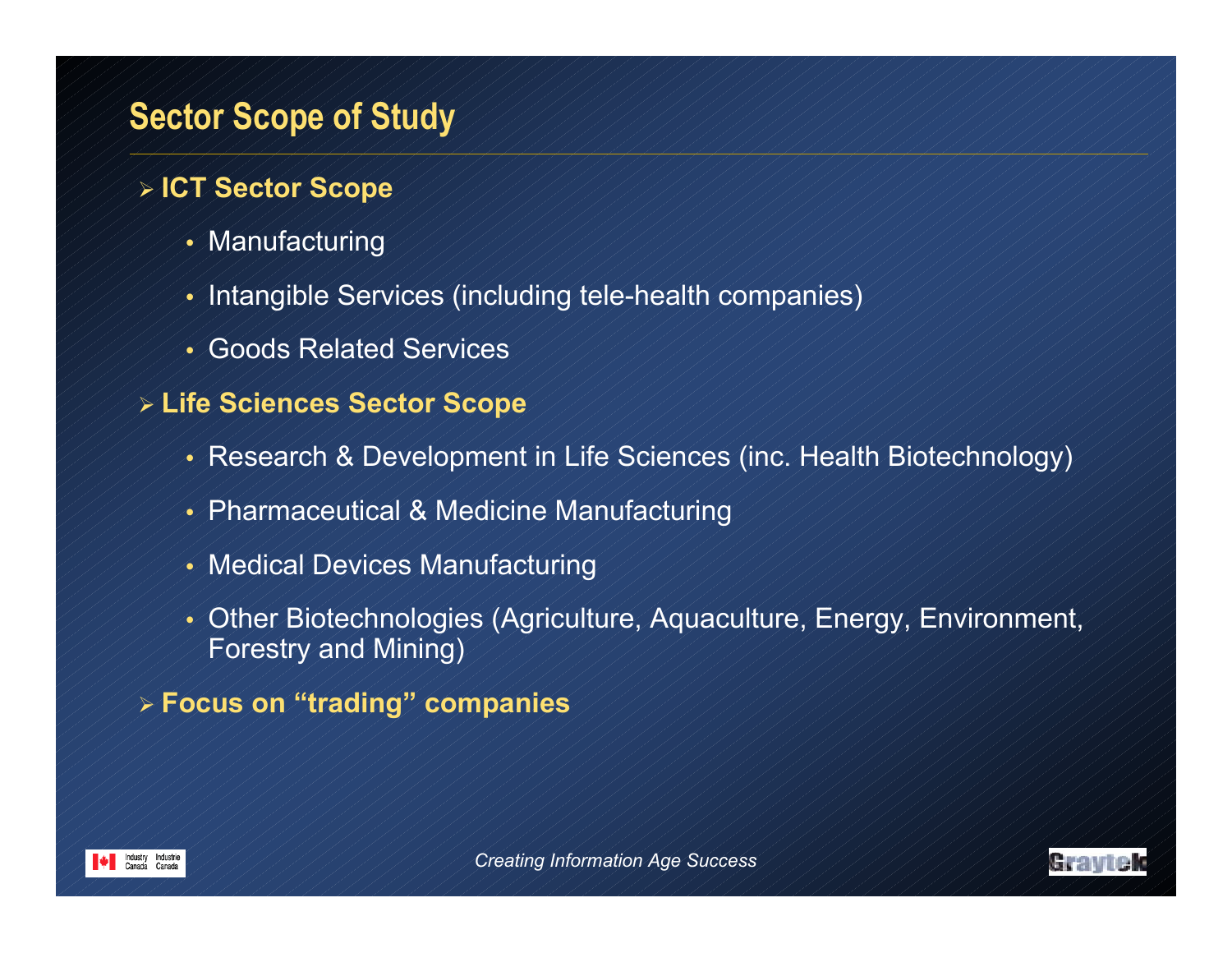## **Study Methodology**

- Use analytical framework to build an understanding of current cluster capacity and operational dynamics
- Conduct extensive literature review
- Map approximately 200-500 key ICT and 100-200 life sciences companies per city
- Interview approximately 10 key stakeholders per city
	- Top of mind perspective
	- Review success factors using preliminary spider diagrams
	- What they would like to see from government
- Assess cluster dynamics and performance
- Compare results across sectors and cities
- Note: U.S. comparisons for biotech based on Brookings' indicators for research and commercialization



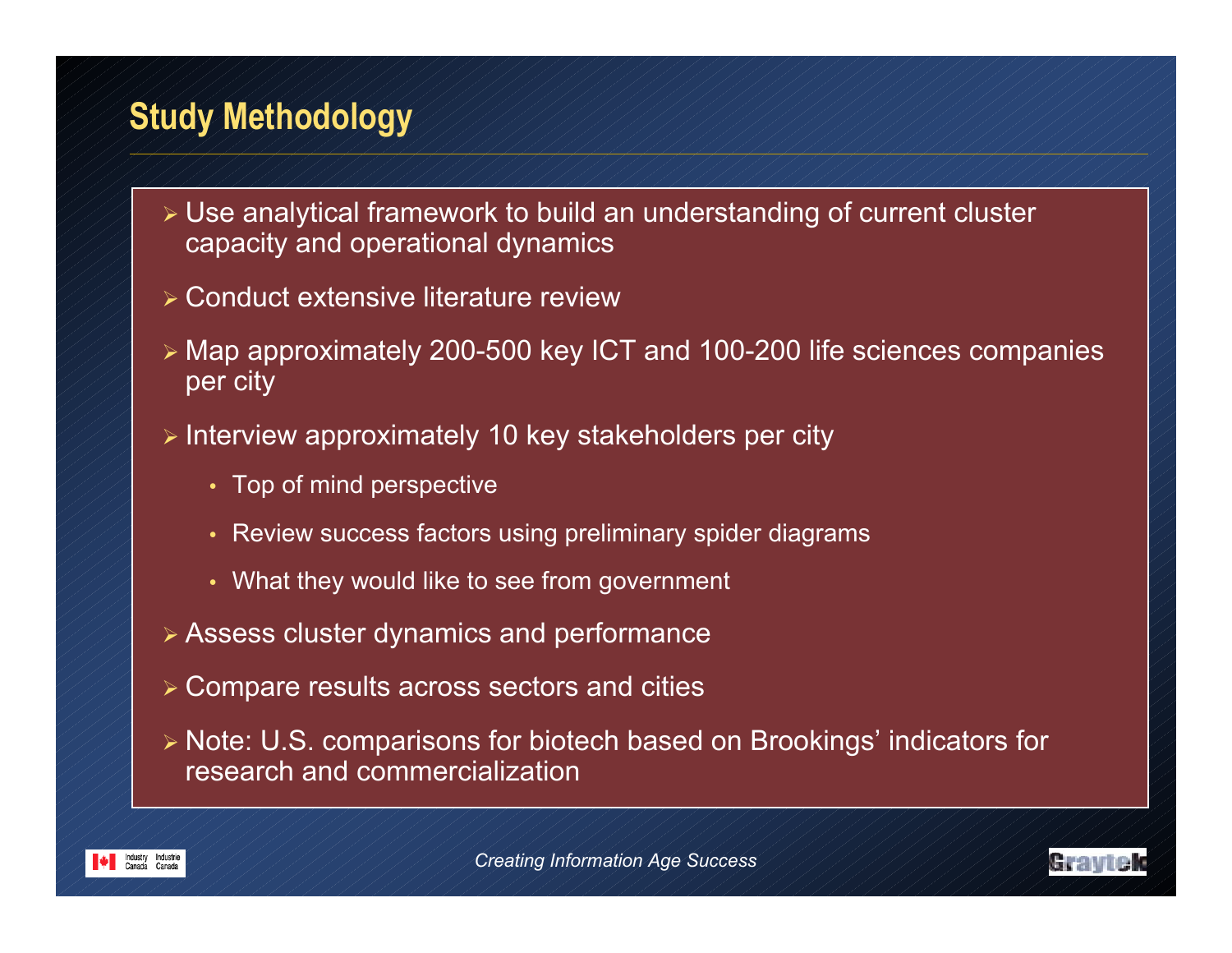## **Toronto: Cluster Capacity**

#### - **ICT Cluster**

- $\sim$  ~9,000 companies (~4,000 core), ~200,000 people
- Dominated by MNEs
- Little manufacturing, except local assembly
- Many small service providers
- Really 3 clusters (Downtown, Markham, Mississauga)

### - **Life Sciences Cluster**

- $\sim$  ~400 companies, >30,000 people
- Pharma dominated by MNEs
- MNE manufacturing increasingly going off-shore
- R&D focused on emerging biotech (health) activities, mostly SMEs
- Diverse and unfocused medical device activities, mostly SMEs
- Some converging technology activities but largely unfocused



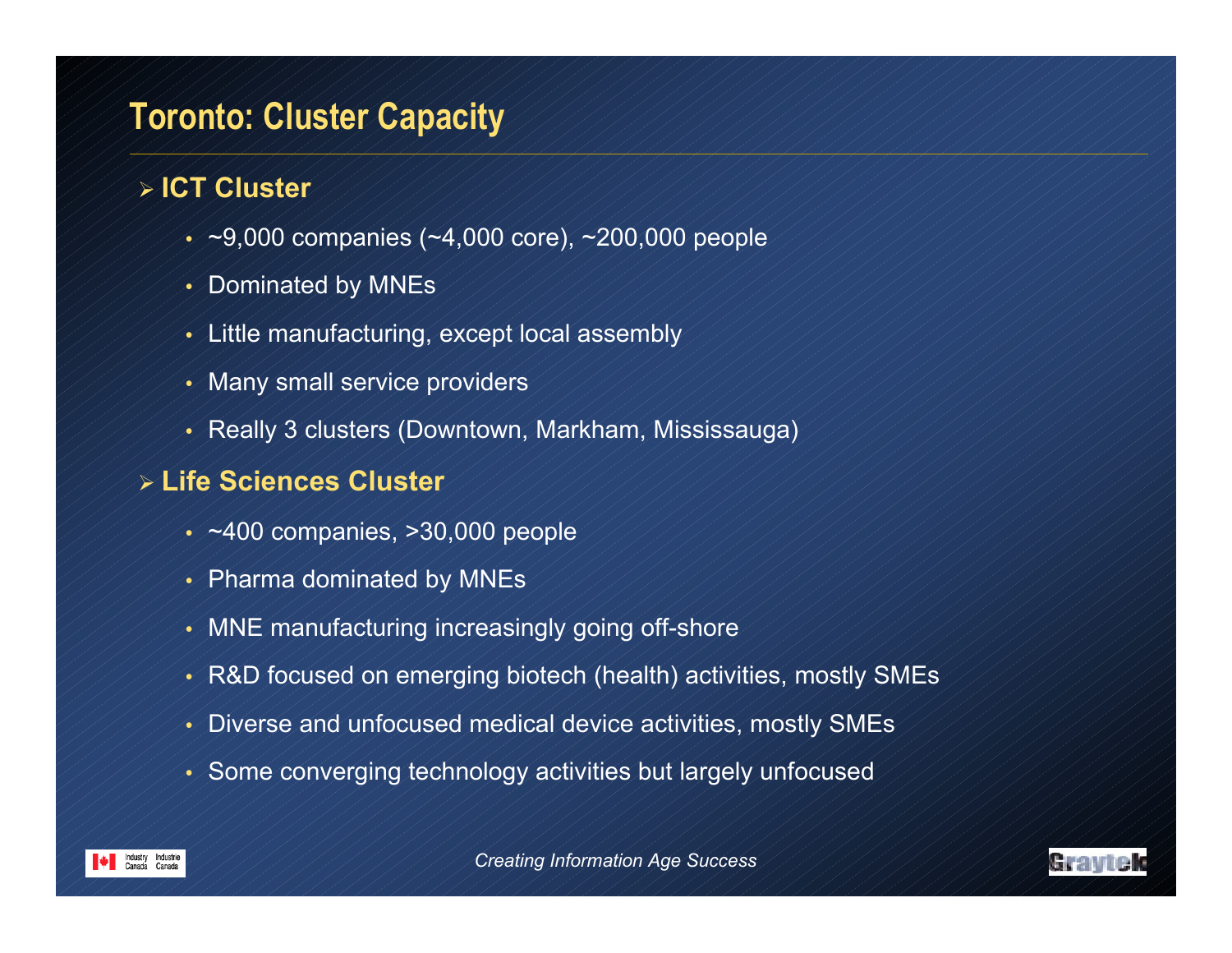## **Toronto: Cluster Interviewees**

- **Frank Maw**  President, Motorola Canada
- **Robert Horwood**  President, ITAC Ontario
- **Keith Lue**  President Cardian Enterprises; and Director, MTA
- **Doug McIntyre**  Chairman, York Technology Association
- **Bill McClean**  VP, Manufacturing, Development and Marketing Operations, IBM Canada
- **Karen Grant**  Managing Director, Exceler@tor (U of T)
- **David Schindler**  President and CEO, Milestone Medica
- **Ken Knox**  CEO, MaRS Discovery District (and John Cook, President and COO)
- **Dale Patterson**  Chair, BCO; and Executive VP, Canadian Medical Discoveries Funds
- **Lorne Meikle**  President, TBI, and CEO, BCY Life Sciences



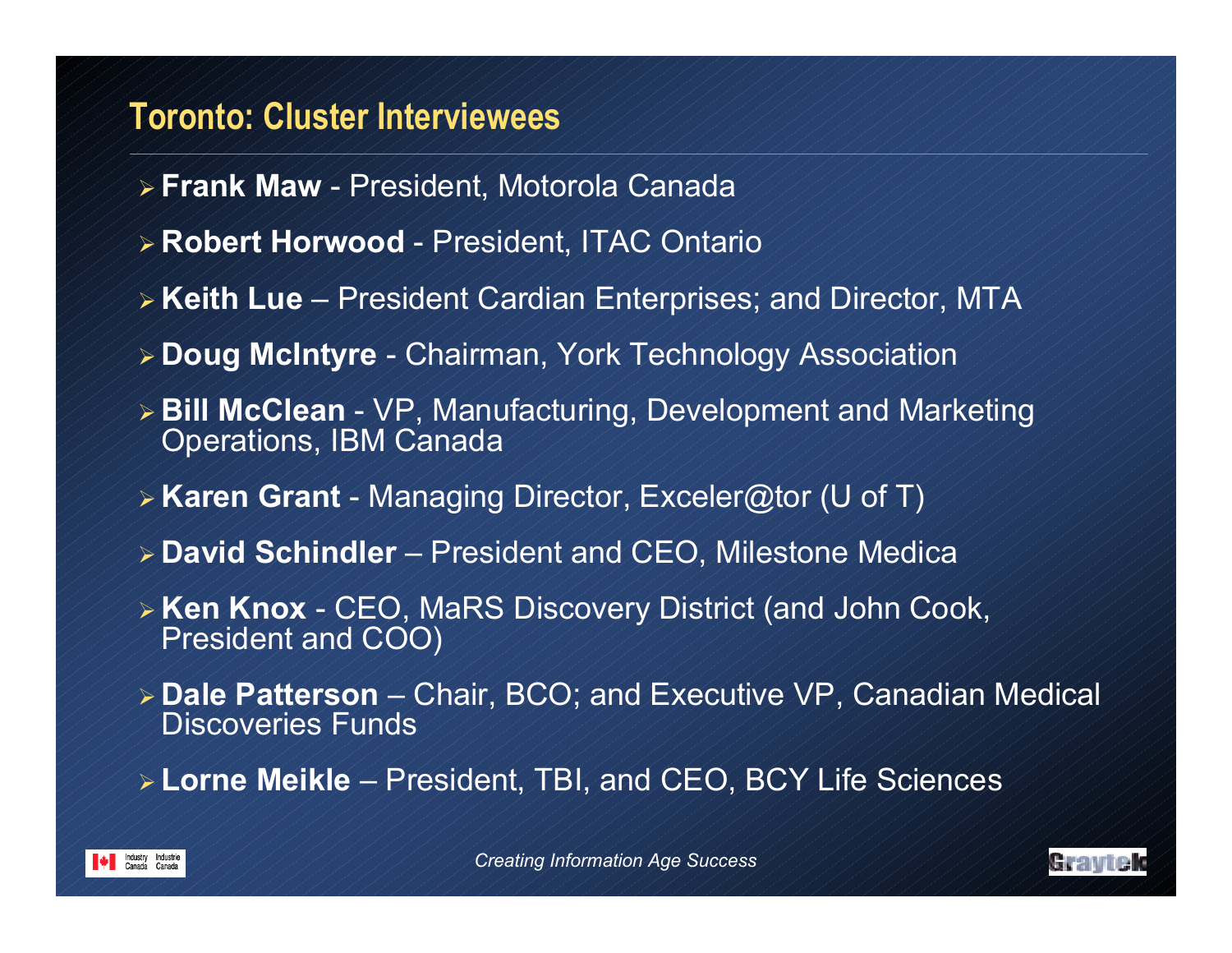# **Toronto: ICT Web Diagram**

### **Toronto ICT Cluster Analysis (Qualitative Assessment)**



*Creating Information Age Success*

Graytek

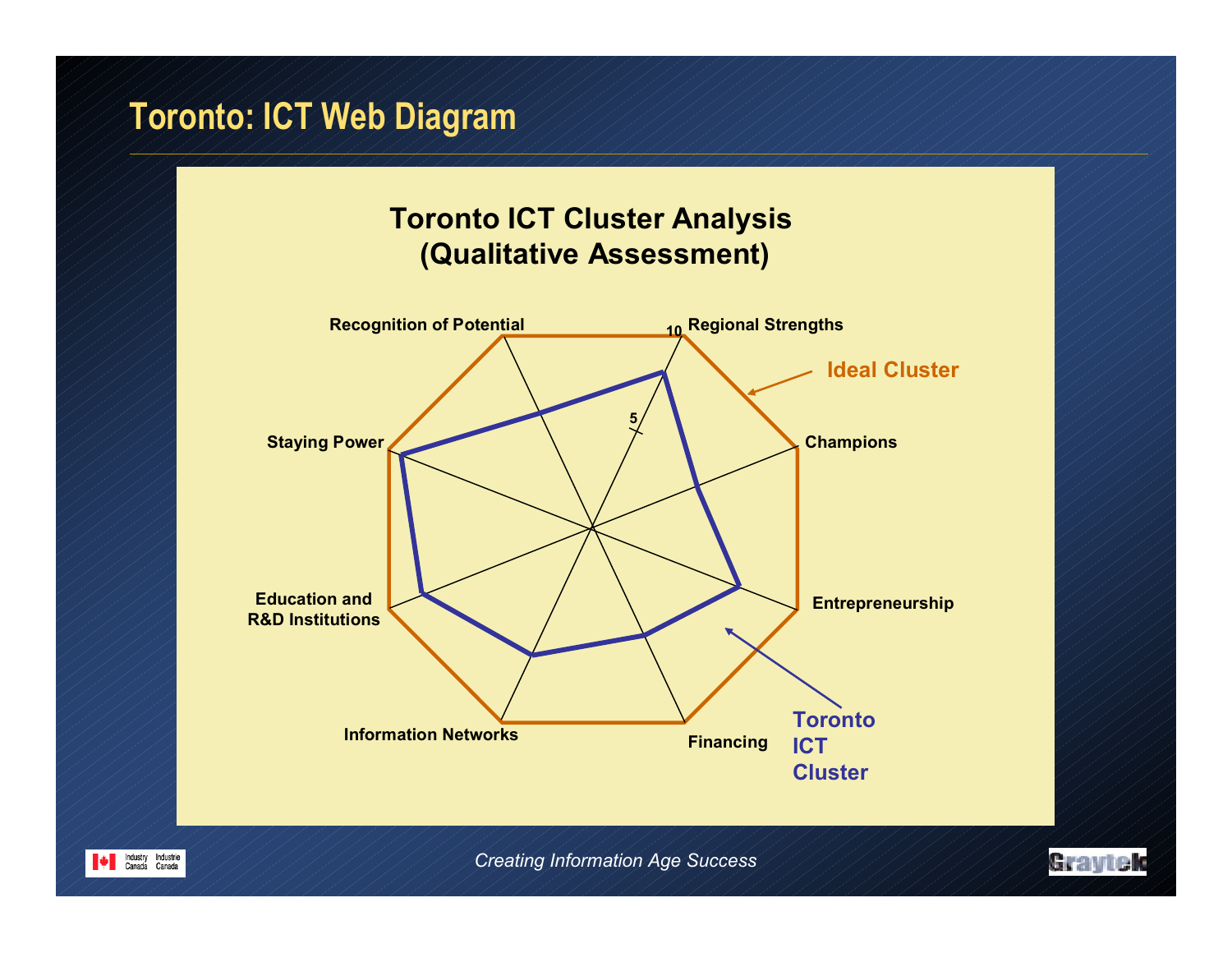## **Toronto: Life Sciences Web Diagram**

#### **Toronto Life Sciences Cluster Analysis (Qualitative Assessment)**



*Creating Information Age Success*

Graytek

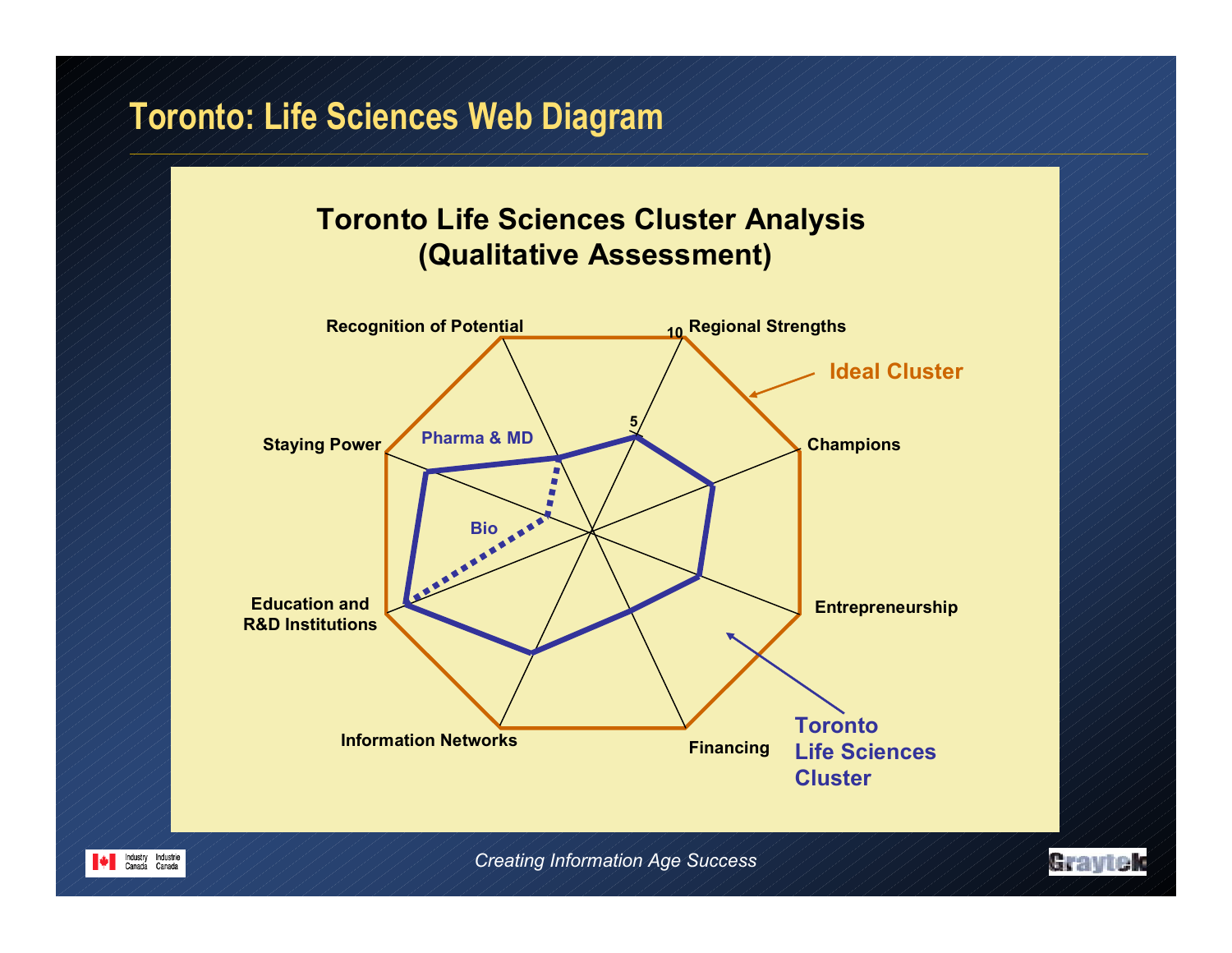## **Toronto: ICT Key Issues and Opportunities**

- Entrepreneurship (e.g. create more attractive entrepreneurial environment)
- $\triangleright$  Increase awareness of capabilities within the cluster (e.g. database of companies)
- Strengthen commitment of MNEs, particularly encourage greater R&D
- Strengthen linkages to key enabled sectors
- Help address cluster weaknesses
	- Recognition of Potential (e.g. create GTA-wide partnership)
	- Champions (e.g. help attract/grow champions)
	- Financing (e.g. commercialization support, address capital issues)
	- Information Networks (e.g. help increase coordination among associations)



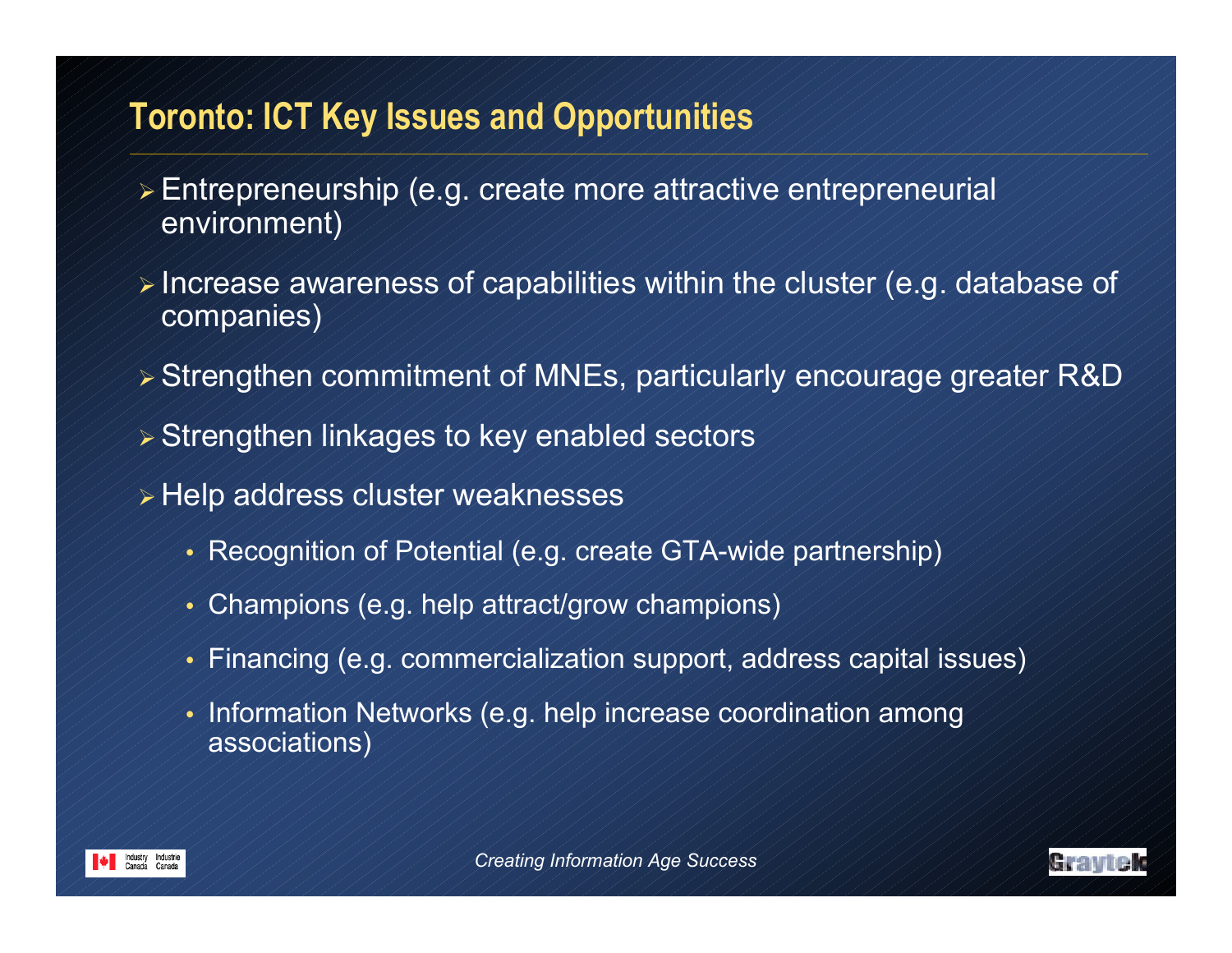## **Toronto: Life Sciences Key Issues and Opportunities**

- Leverage MaRS project and the Ontario Genomics Institute to strengthen genomics, proteomics, and bioinformatics activities in GTA
- Leverage existing pharma strengths (e.g. forge alliances with big pharma)
- Increase number of companies in cluster (e.g. increase emphasis on start-ups)
- Grow larger companies (e.g. provide increased commercialization support; encourage consolidation of smaller companies)
- Increase awareness of converging technology activities (R&D and companies)



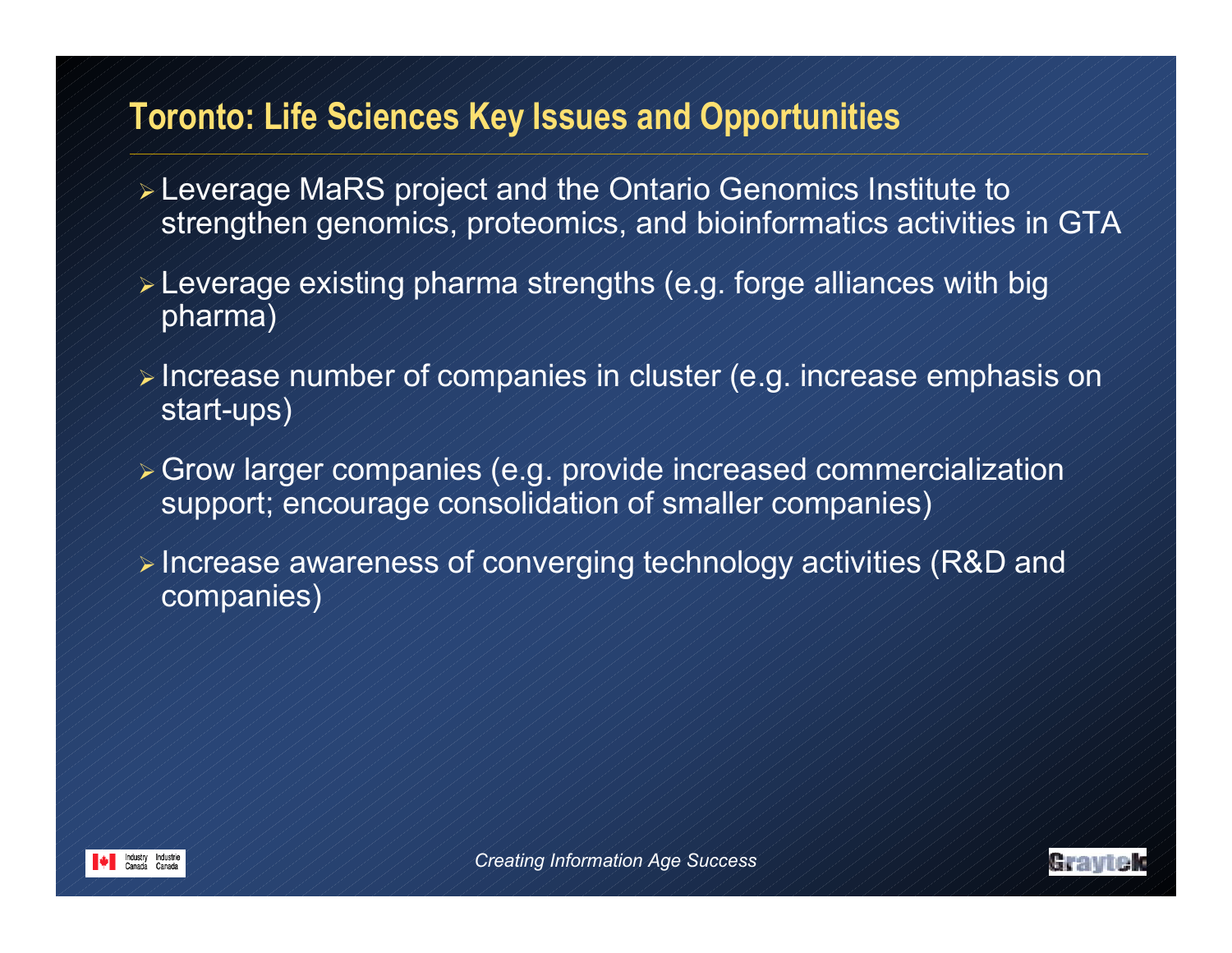## **Toronto: Converging Technologies Key Issues and Opportunities**

- A fair amount of research, lack of focus, little company formation
- Converging technology activity seems to be coming from the ICT side, some strengths in biosensors and biochips
- Some strengths in bioinformatics research
- Key challenges:
	- Lack of recognition of converging technology potential
	- Little interaction between ICT and LS communities

 Need to increase awareness of converging technology potential at research and company level



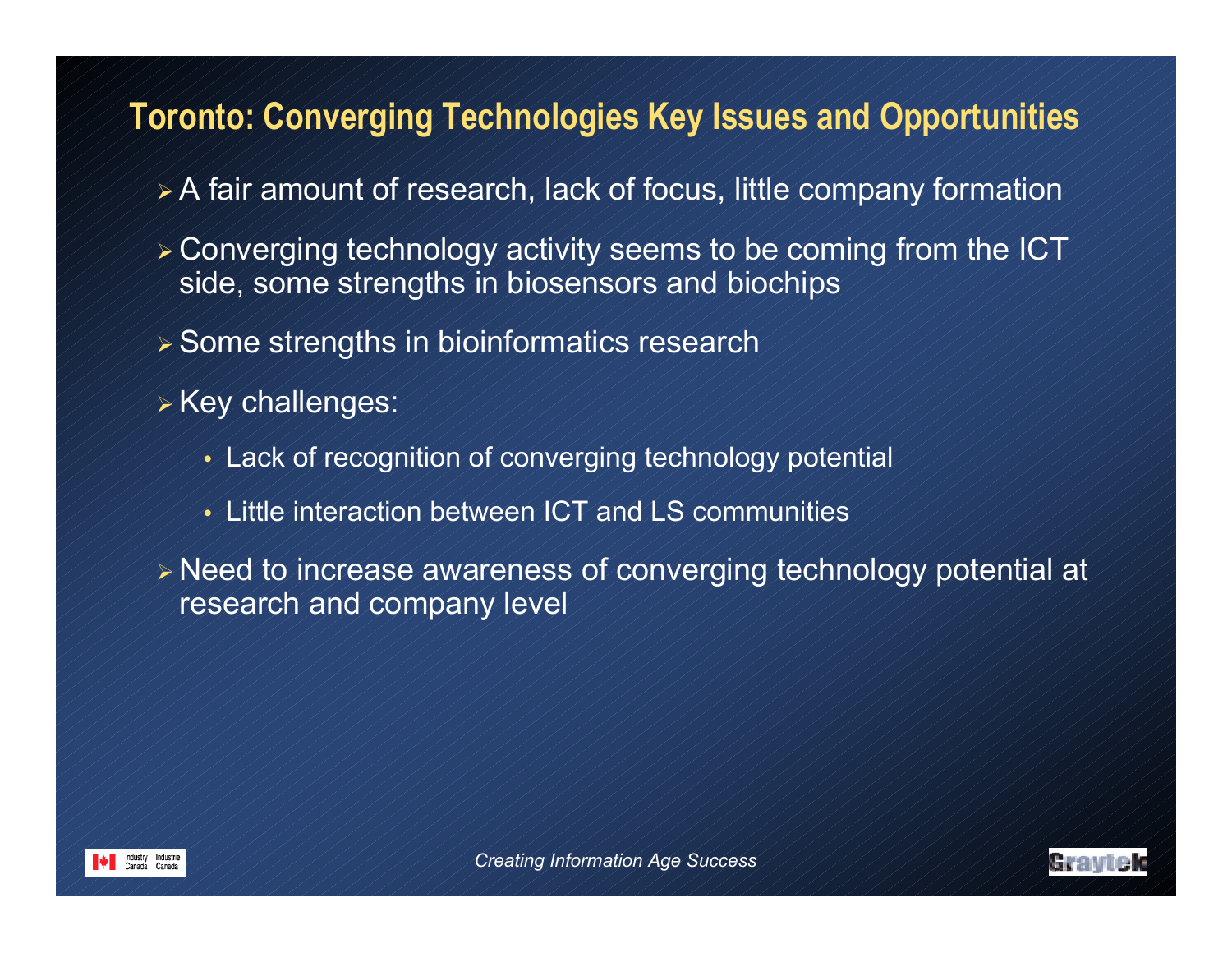## **Cluster Acceleration Factors and Indicators**

#### **Cluster Analysis Framework (Cluster Acceleration Factors)**

#### **Capturing Spillovers**

•

**Entrepreneurial spin-offs**

•

•

•

•

•

•**Local affiliate programs**

#### **Minimizing Leakages**

- **Local sourcing of products & services**
- **Local supplier development programs**

#### **Achieving Critical Mass**

- **Employment**
- **Number of Companies**
	- **Number with > 100 employees**
		- **Number established in last 10 years**
- **Financing**
	- **VC Investment Research Funding**
	-
- **Number of Patents**
- • **Value of R&D Contracts**
	- **Number of Exporting Firms**

#### **Encouraging Linkages**

- **Product development partnerships**
- **Market development partnerships**
- **R&D alliances**
- **Educational and training linkages**
- •**Innovation linkages**
- **Industry-university linkages**





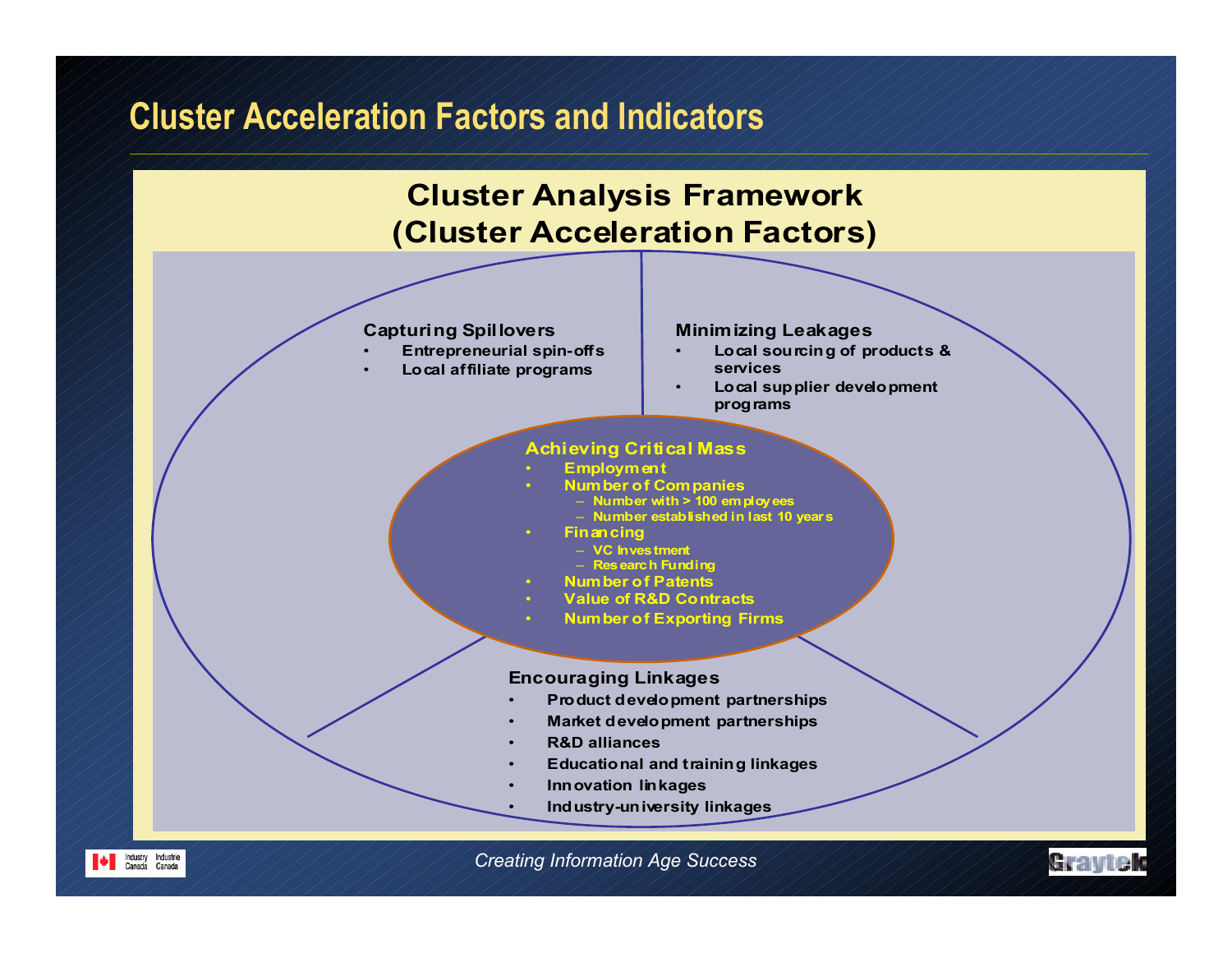# **Cluster Acceleration Factors (Critical Mass)**



**ICT vs Life Sciences - relative critical mass (%)**





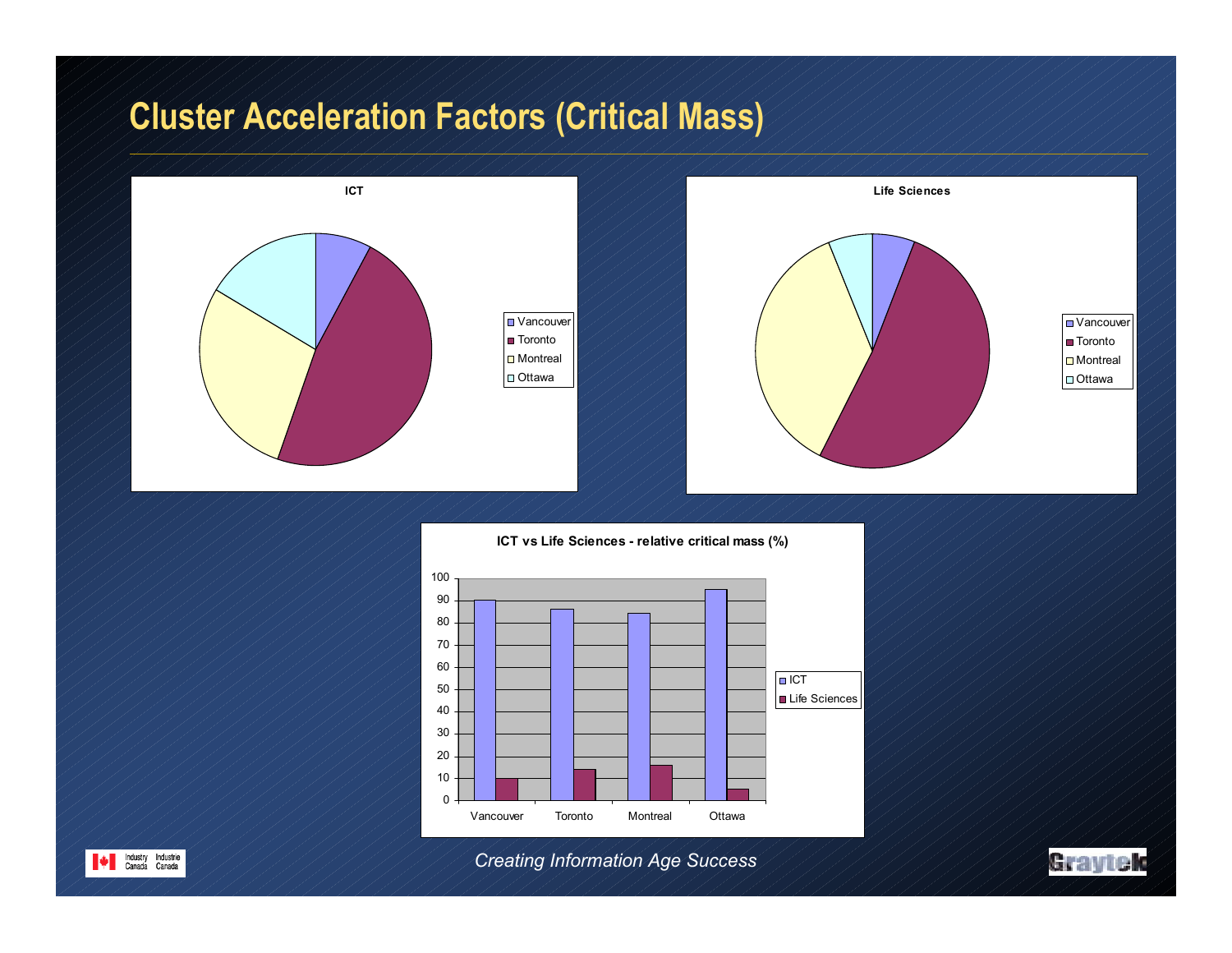## **LS: Achieving Critical Mass – Core Biotech Firms**



**Data Source; Peter Winter**



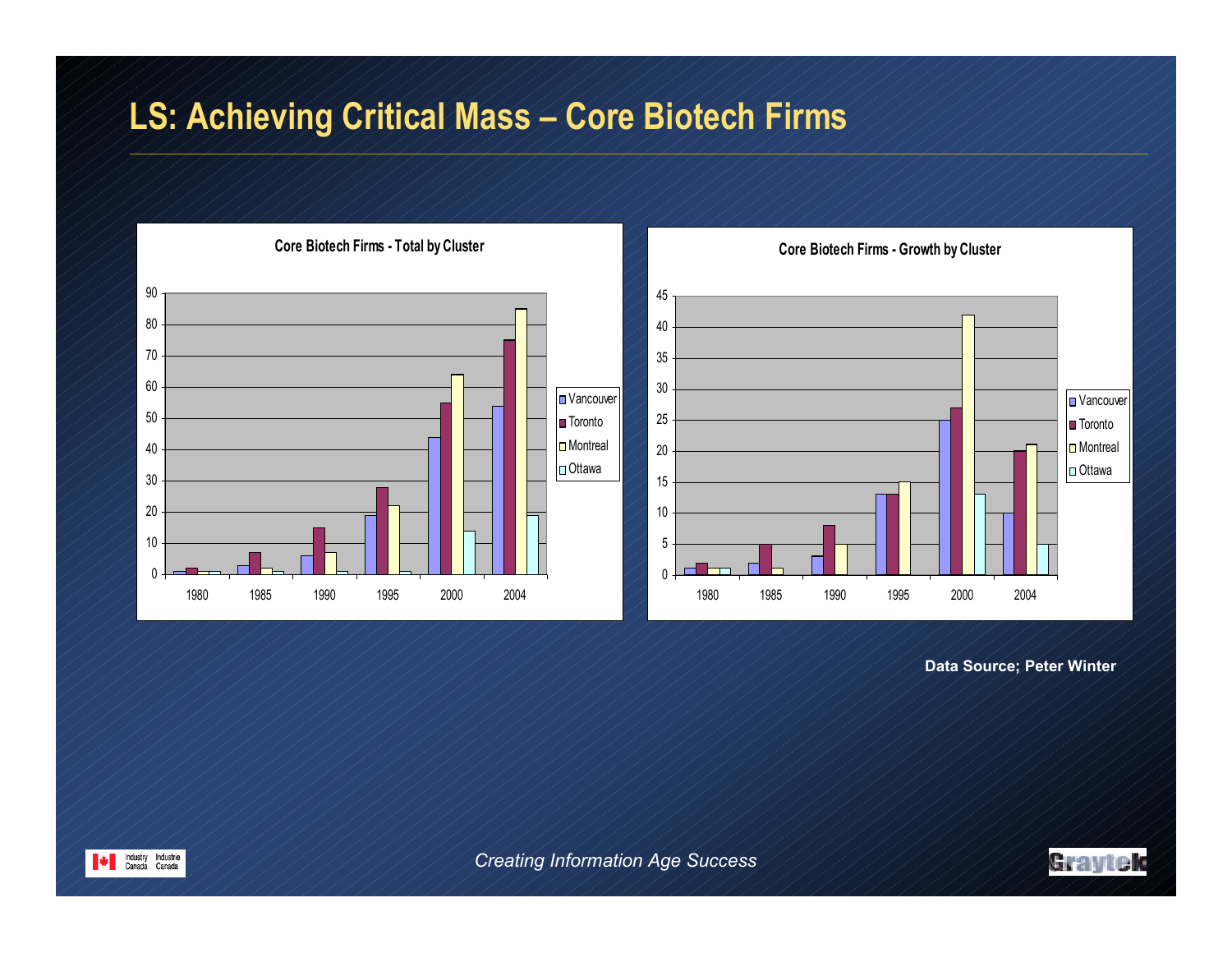## **LS: Achieving Critical Mass – Venture Capital**



**Data Source; Mary Macdonald and Associates**



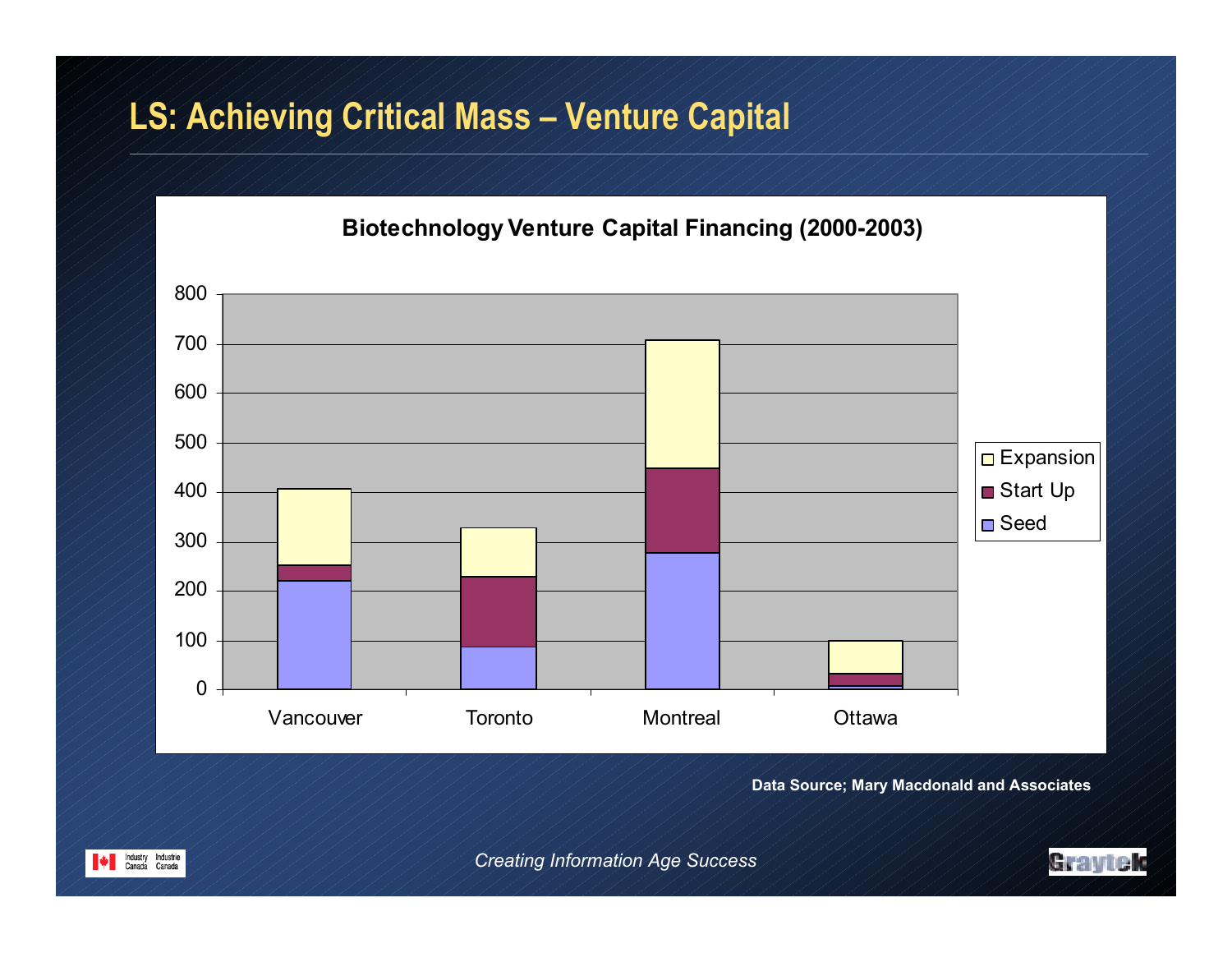# **LS: Achieving Critical Mass – Patents**



**Data Source; Jorge Niosi**



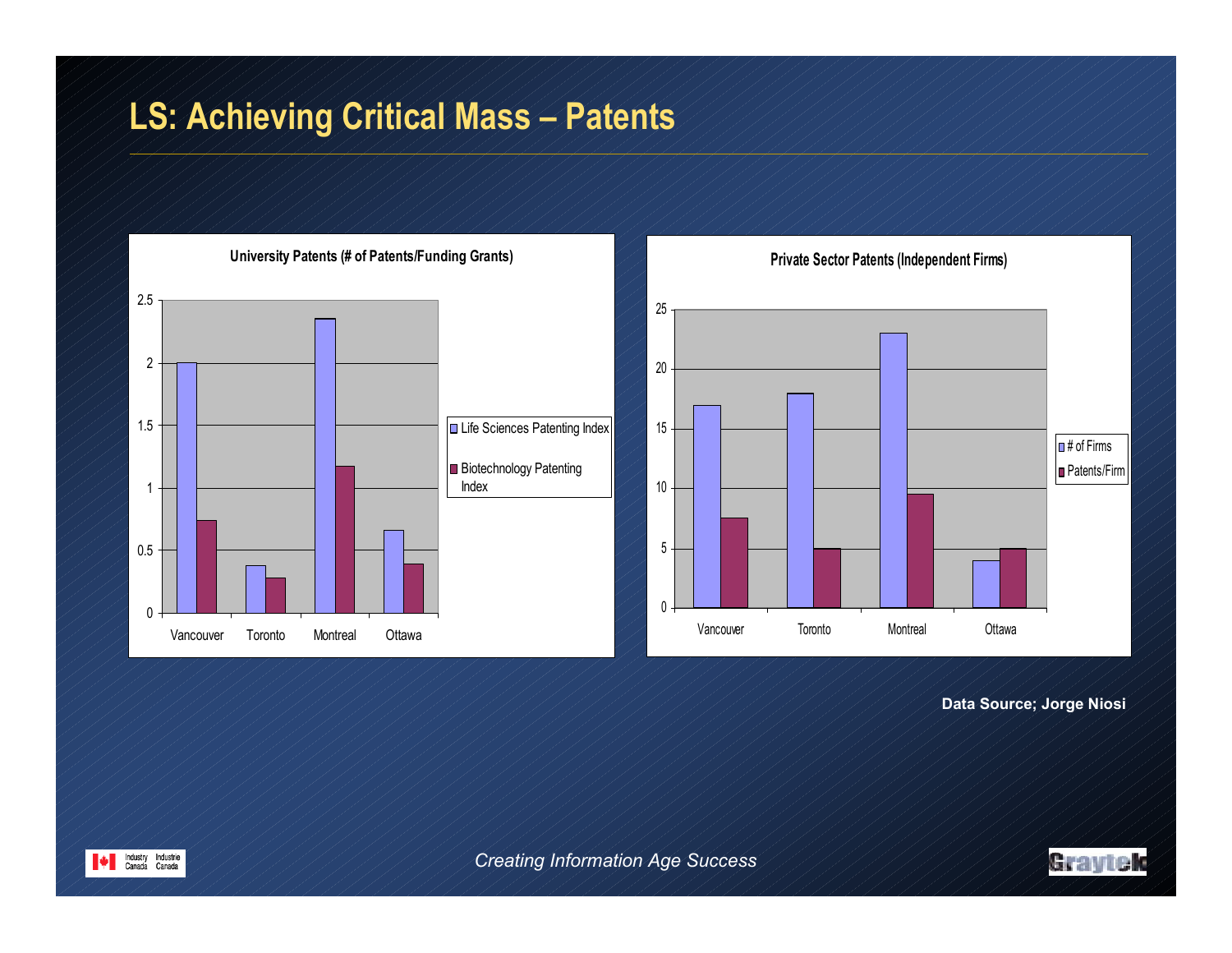# **LS: Achieving Critical Mass – Research Alliances**

#### **Bio-Pharma Research Alliances (1999 – 2004)**

|                               | <b>Vancouver</b> | <b>Toronto</b> | <b>Montreal</b> | <b>Ottawa</b> |
|-------------------------------|------------------|----------------|-----------------|---------------|
|                               |                  |                |                 |               |
| Number of<br><b>Alliances</b> | 14               | ⇁              | $10\,$          | $\,0$         |
| Value (SM)                    | \$511            | \$91           | \$190           | \$0           |
|                               | (12)             | (3)            | (8)             |               |

**Data Source; Peter Winter**



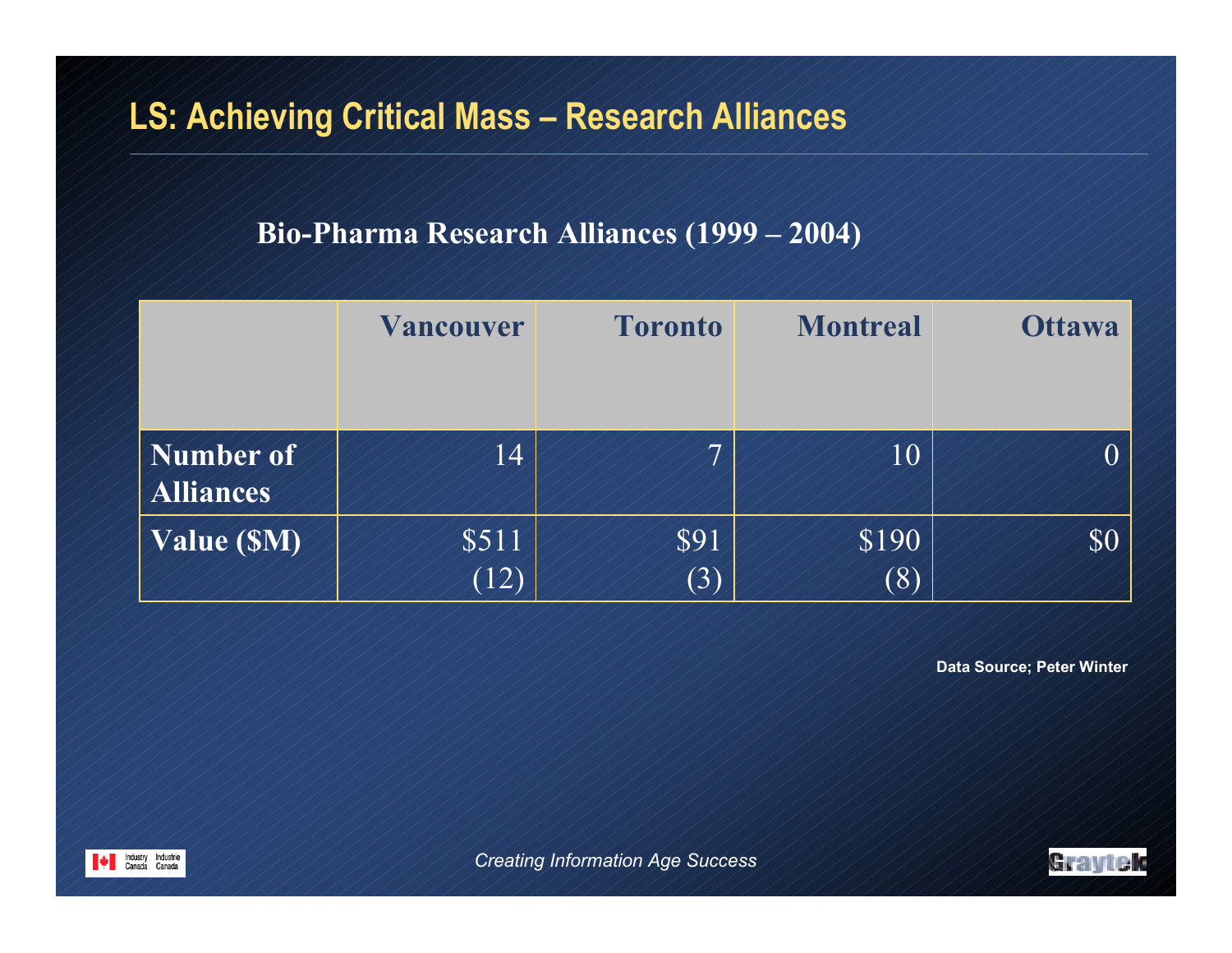## **Cluster Acceleration Factors (Other)**

- Capturing Spillovers
	- Corporate spin-offs
	- University spin-offs (LS)
- Minimizing Leakages
	- Some local sourcing
	- Diversified LS supplier base
- Encouraging Linkages
	- Some, but not generally evident
	- University/biotech firm linkages



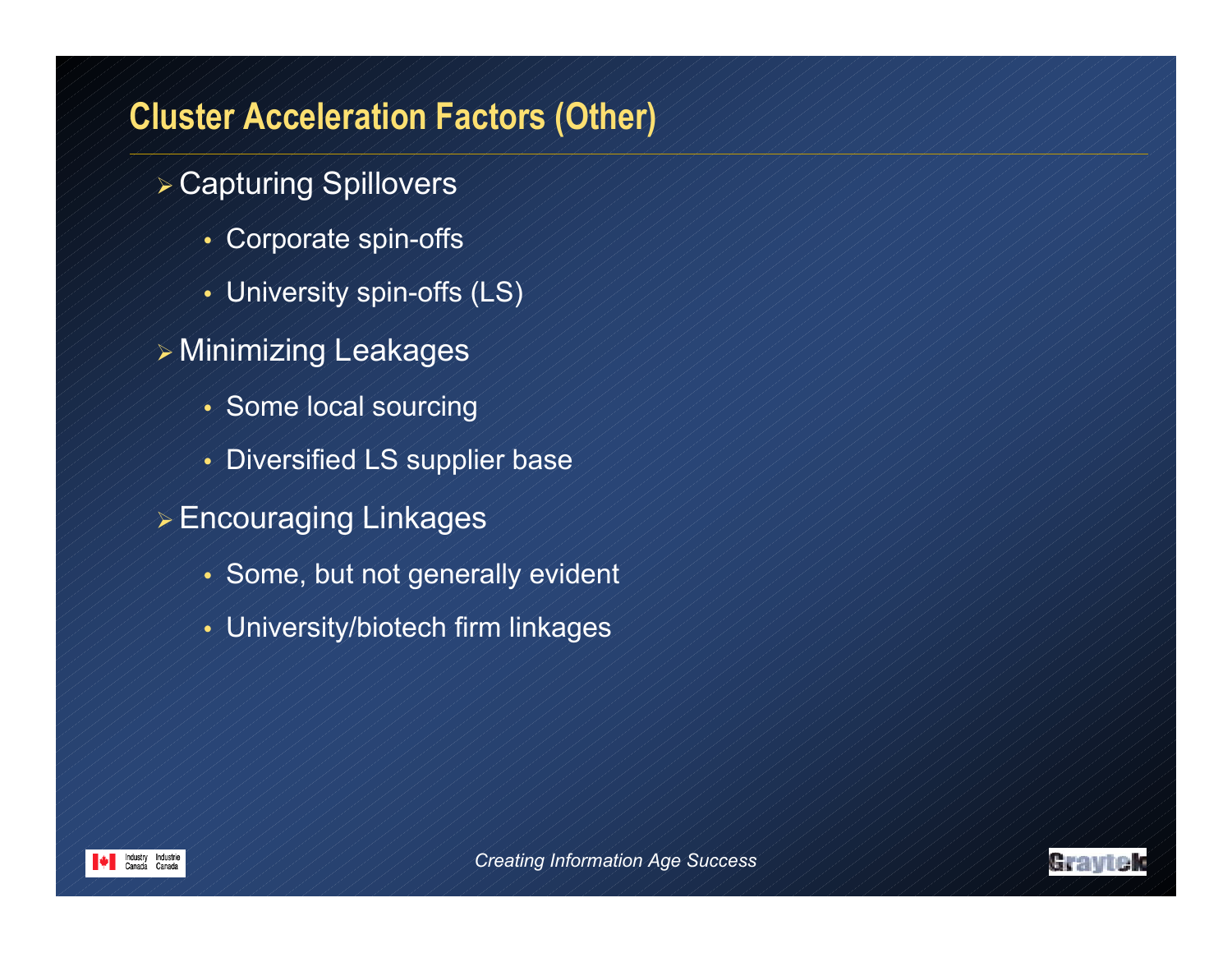## **Converging Technologies Comparisons**

**# of Companies Involved in each Technology Area**





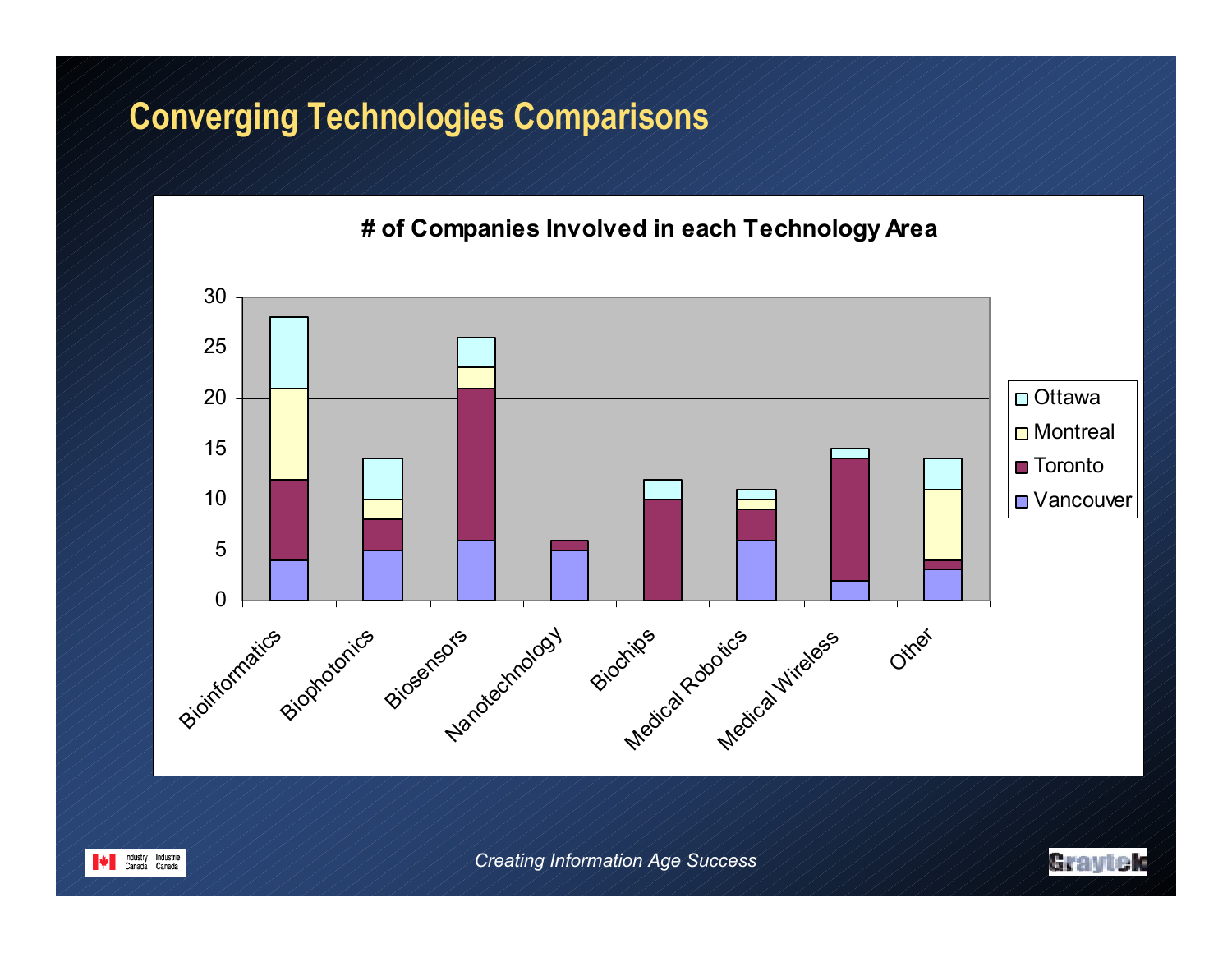# **Converging Technologies – Key Challenge/Issues and Opportunities**

## **Challenge**

- Collaboration among clusters at different stages on the performance curve



#### **Issues and Opportunities**

- Specific opportunities in bioinformatics (Vancouver) and biophotonics (Ottawa)
- Awareness of potential is high in Vancouver & somewhat in Ottawa
- Lack of concerted collaboration between the ICT and Life Sciences
- Need to increase awareness (particularly in ICT community)



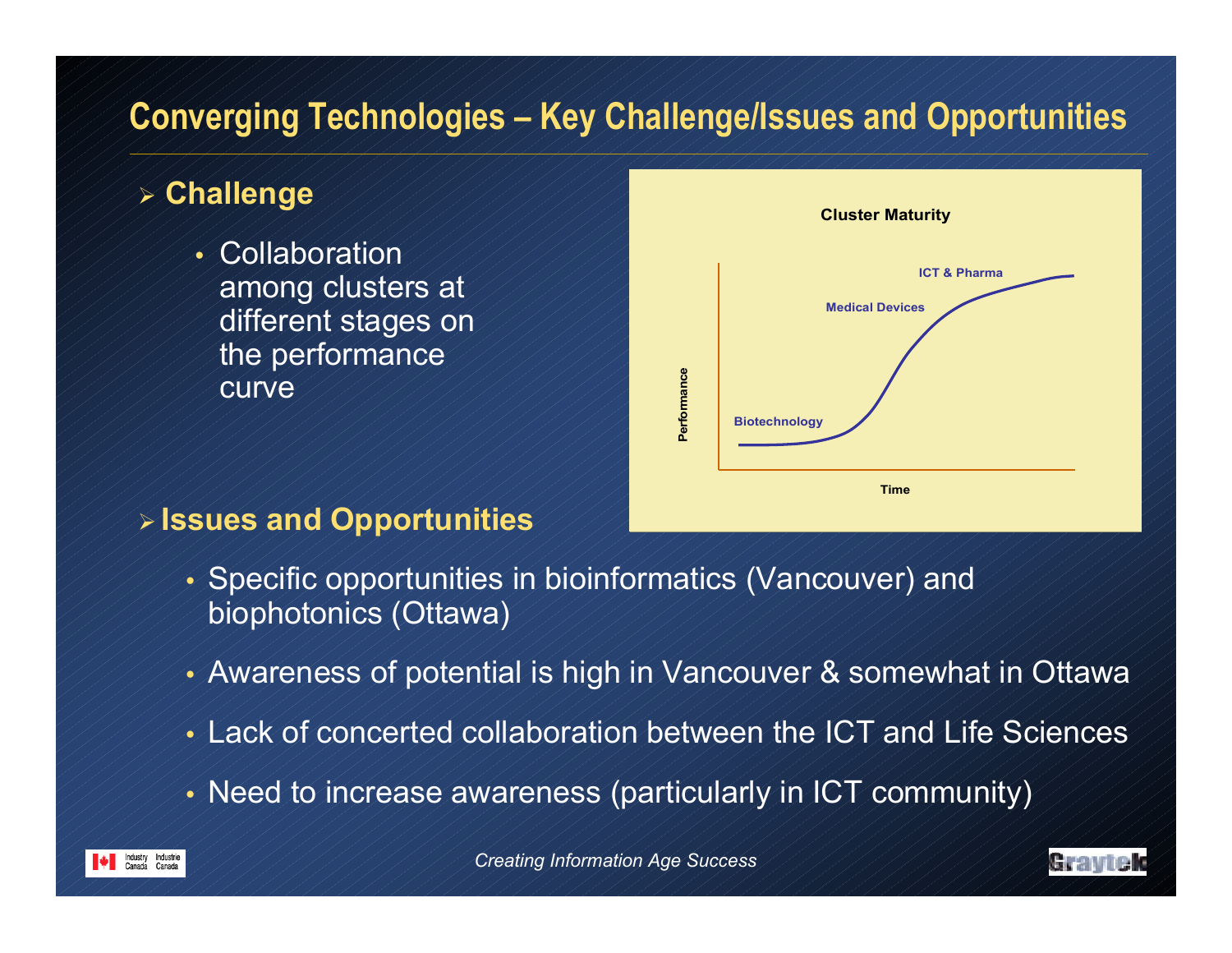## **US – Canada Comparisons (Biotechnology) – Approach**

- Indicative Comparison
	- Based on Brookings institute methodology
	- Six parameters (Research 2, Commercialization 4)
	- Compared 51 US clusters
- Canadian comparison compared Vancouver, Toronto, Montreal and Ottawa with US clusters
	- All 55 clusters (51 US & 4 Canadian)
	- Top 9 Clusters (Boston, San Francisco, San Diego, Raleigh, Seattle, New York, Philadelphia, Los Angeles and Washington)
	- Other 46 clusters (42 US & 4 Canadian)



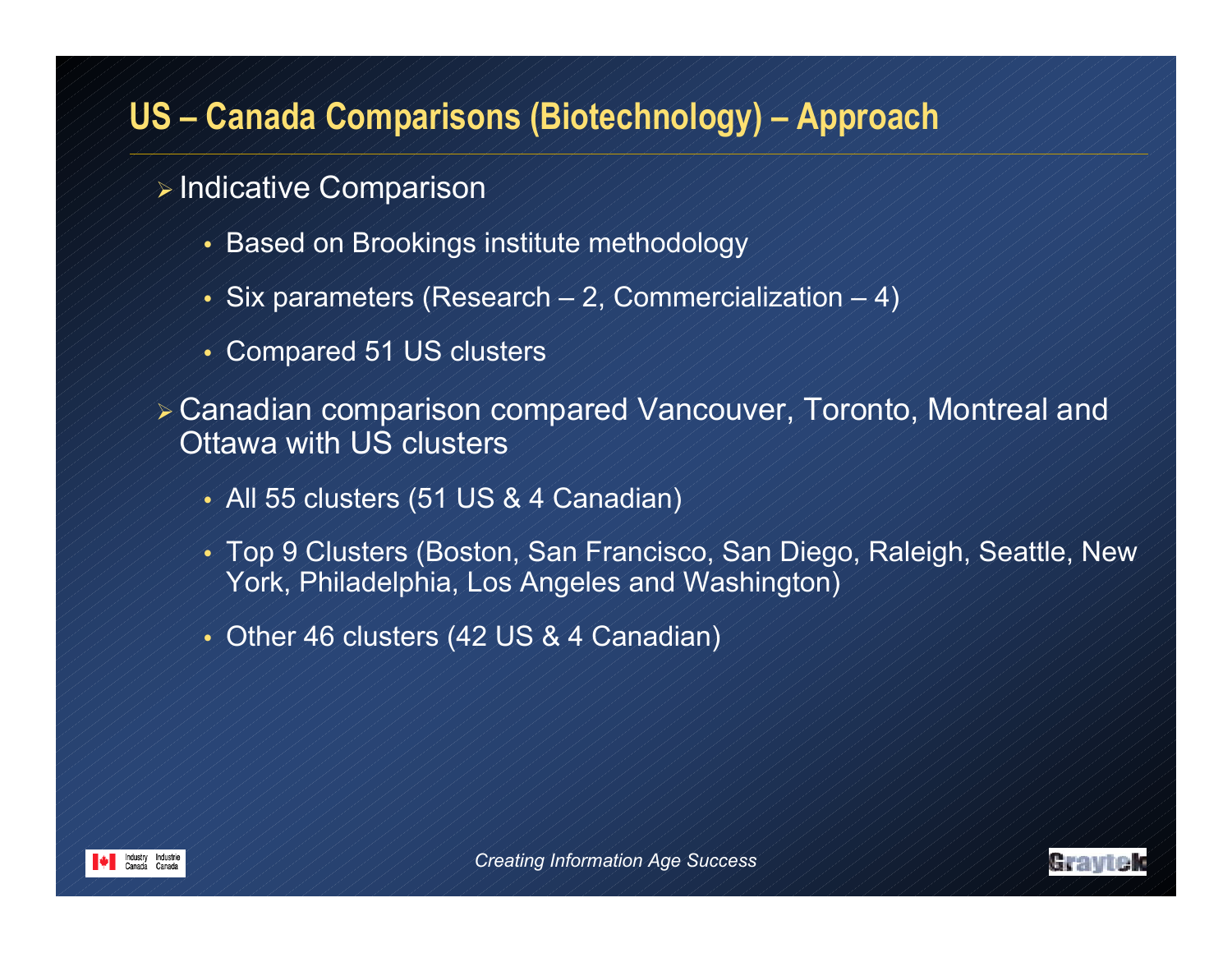## **US Comparisons (Biotechnology) – Top 9**

**Comparisons of the top 9 US Clusters with the 4 Canadian Clusters (Ratio of Averages: US divided by Canada)**





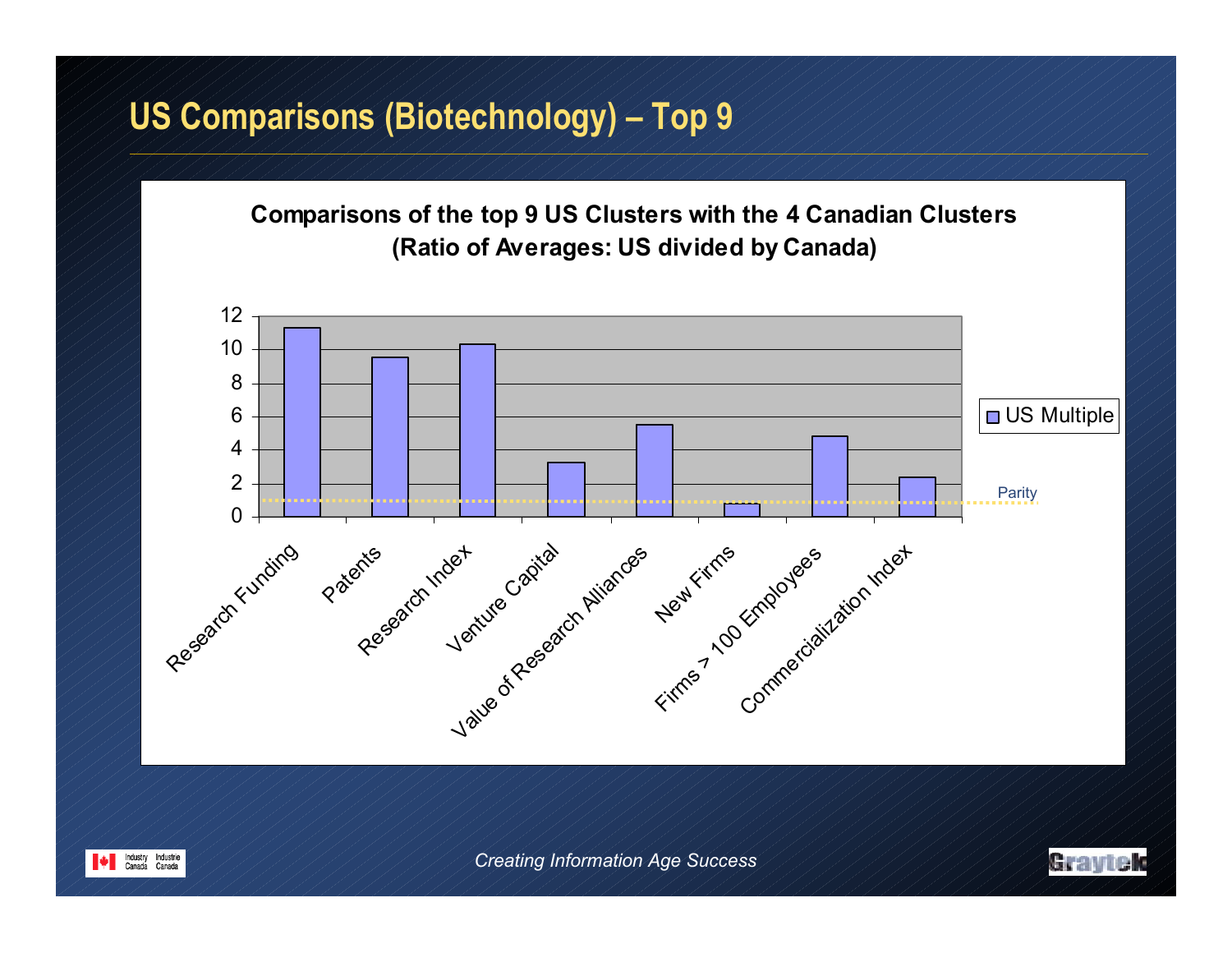## **US Comparisons (Biotechnology) – Overall**

#### **Comparison within the 55 Metropolitan Areas**





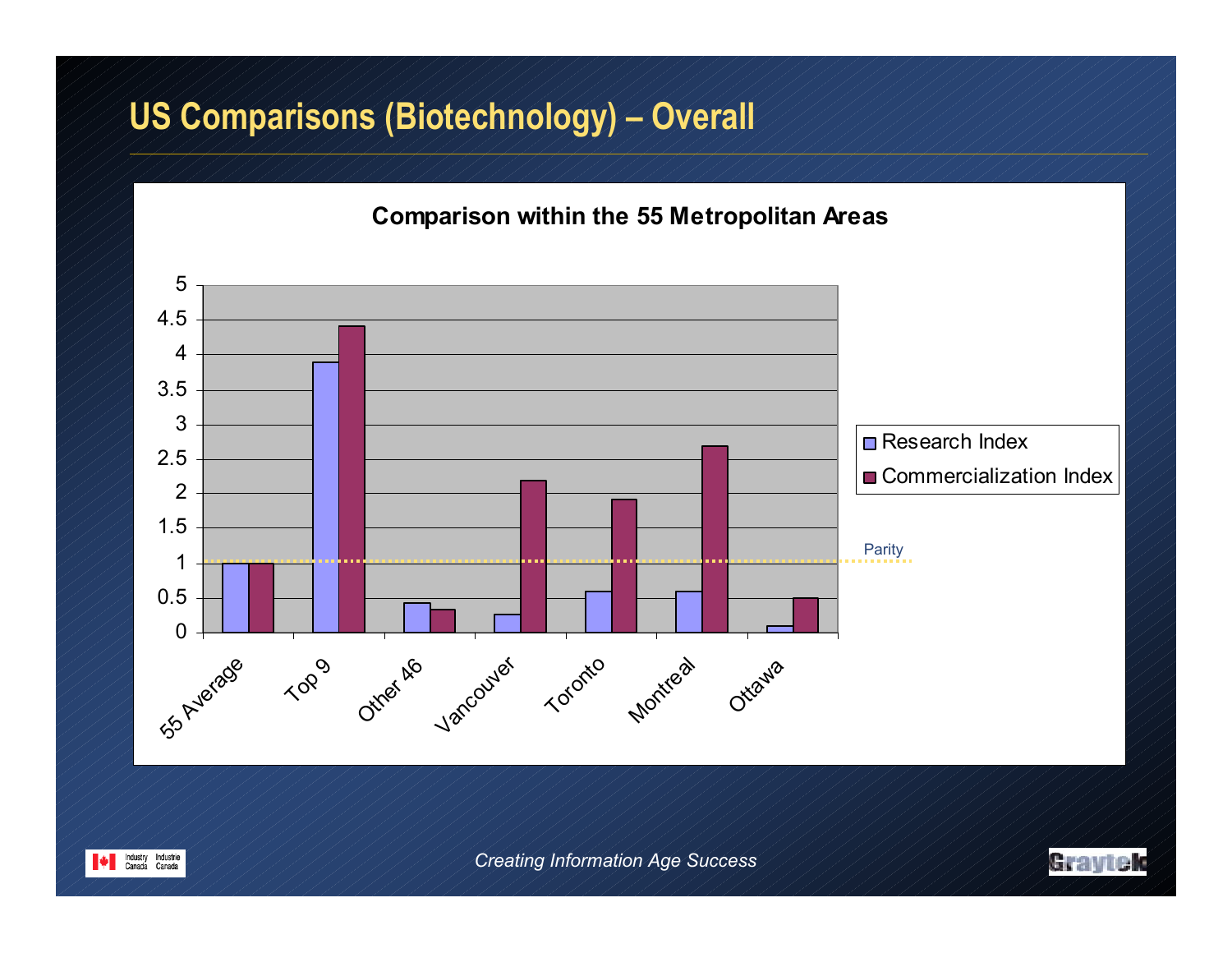## **Some Key Findings**

### **Overall**

- The importance of cluster diversity
- The need for coordinated and sustained leadership and support
- $\triangleright$  The need to grow larger companies the commercialization dimension
	- Developing the right skills mix
	- Ensuring availability of substantive and sustained financing
	- The importance of market development

## **ICT Specific**

- Dealing with ICT as a mature sector
	- Encouraging MNEs to develop stronger local (R&D) roots
- Exploiting ICT's role as an enabler





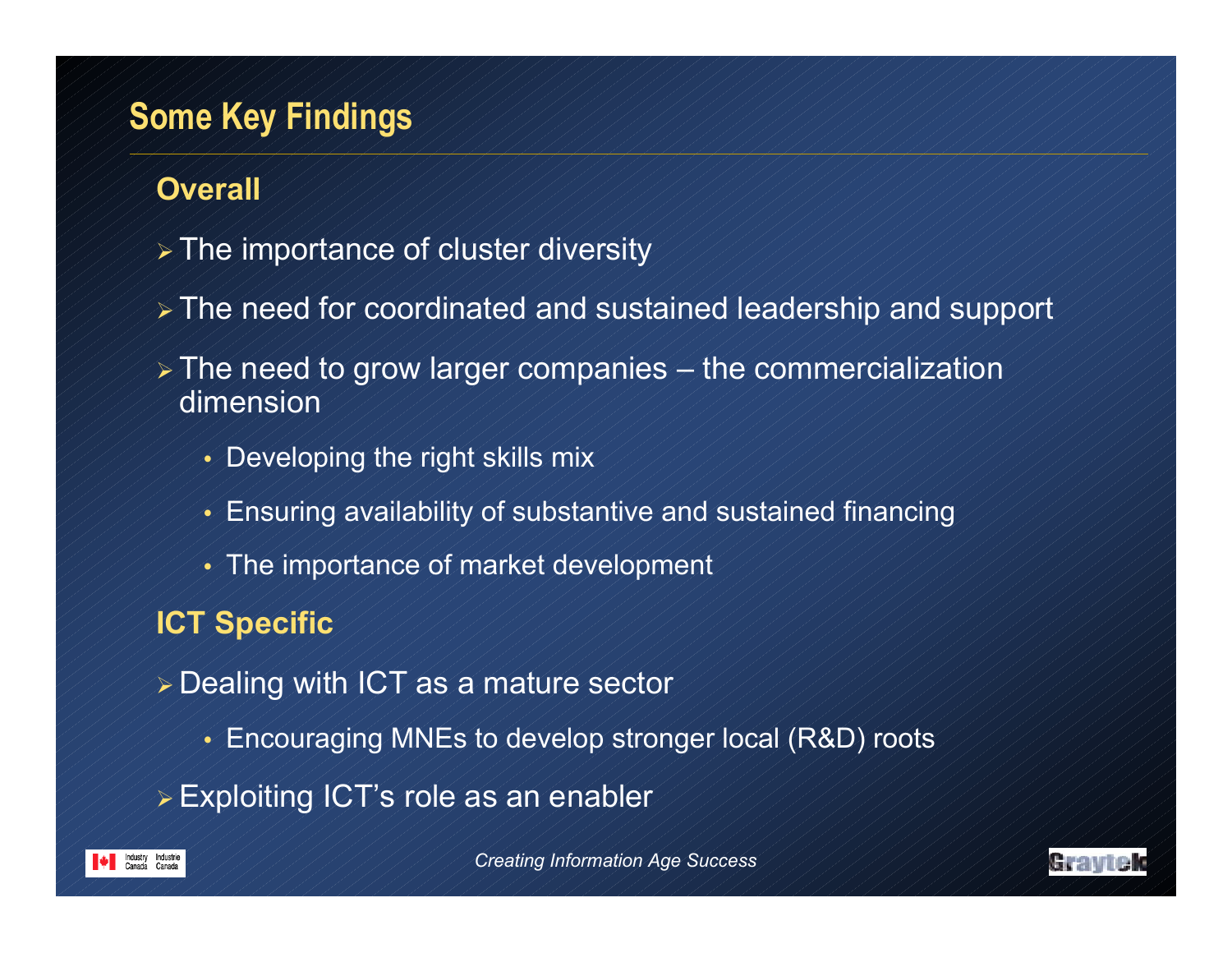## **Some Key Findings (Continued)**

## **Life Sciences Specific**

- Integrating Life Sciences components
- Focusing on key Life Sciences clusters
- Stimulating Alliances between Pharmaceutical Firms and Biotechnology Firms
- Consolidation of Biotechnology Firms
- Developing a Local Supplier Base in emerging Life Sciences clusters

## **Converging Technologies Specific**

- The need to focus resources in the converging technologies area
- > The need to consider converging technologies more broadly
- The need for policy coordination in the converging technologies area



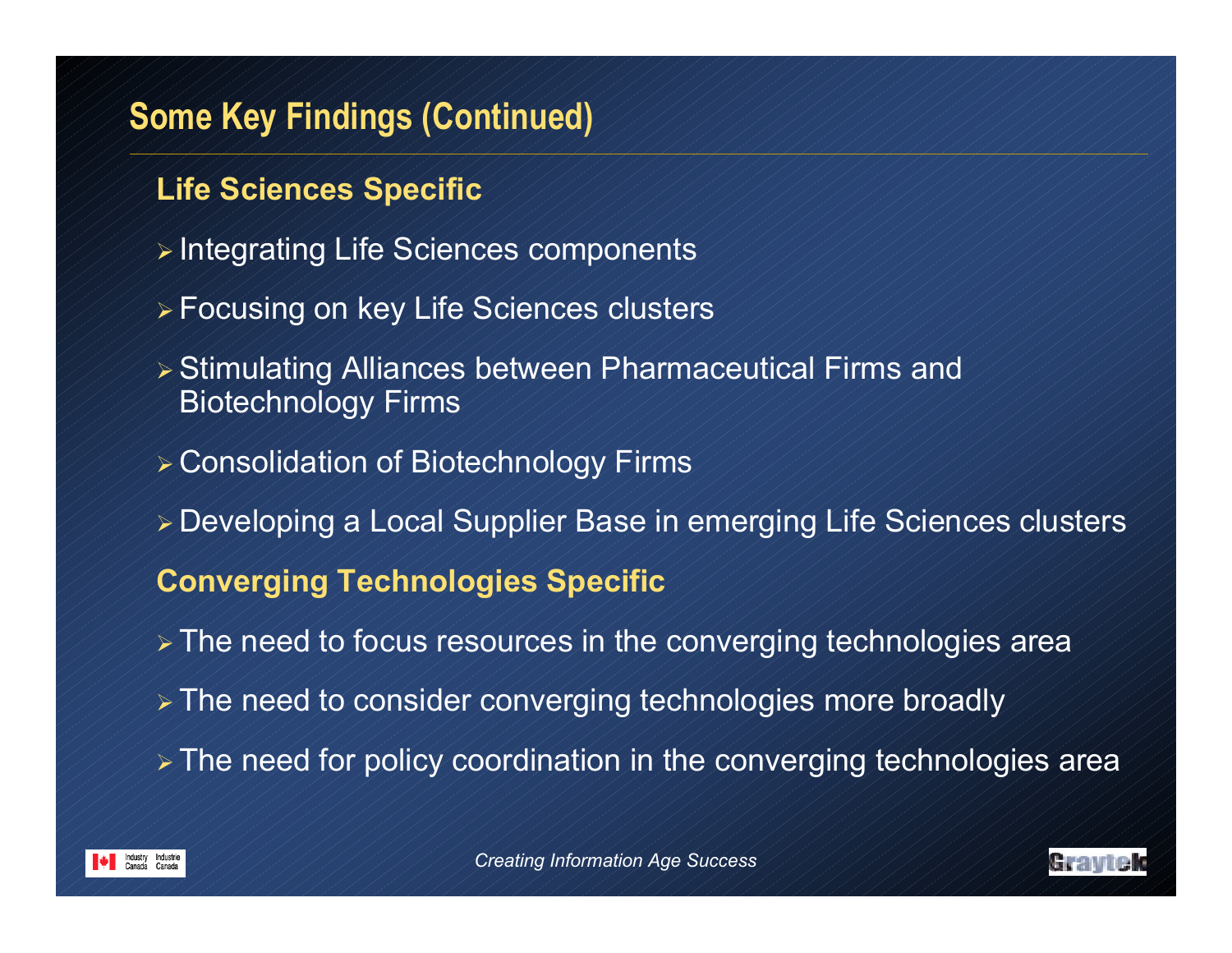## **For Further Information Contact:**

Graham C. Sibthorpe PresidentGraytek Management Inc. 3676 Revelstoke DriveOttawa, Ontario Canada K1V 7C3

Telephone: (613) 738-3385 Mobile: (613) 371-4301 E-mail: ////sibthorg@magma.ca



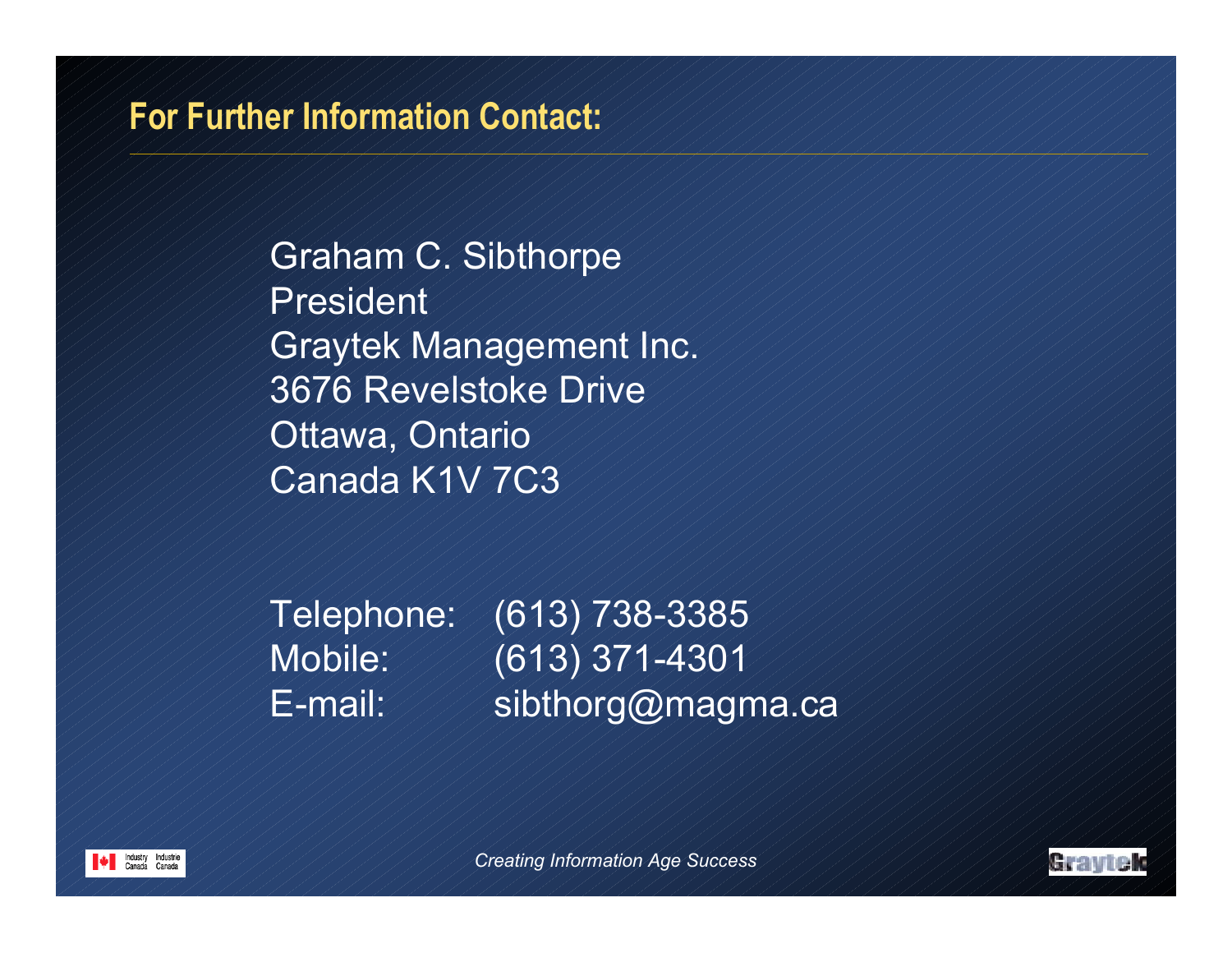## **Cluster Definition**

- Regional or urban concentrations of firms
	- Manufacturers, suppliers, and service providers
	- Operating in one, or more, industrial sectors
	- Supported by an infrastructure
		- educational institutions (e.g. universities and colleges)
		- research institutions
		- financing organizations
		- business incubators
		- business service providers
		- advanced physical infrastructure (e.g. telecommunications and transportation)
	- Sustained by a supporting policy regime that provides a favourable environment for long-term cluster growth



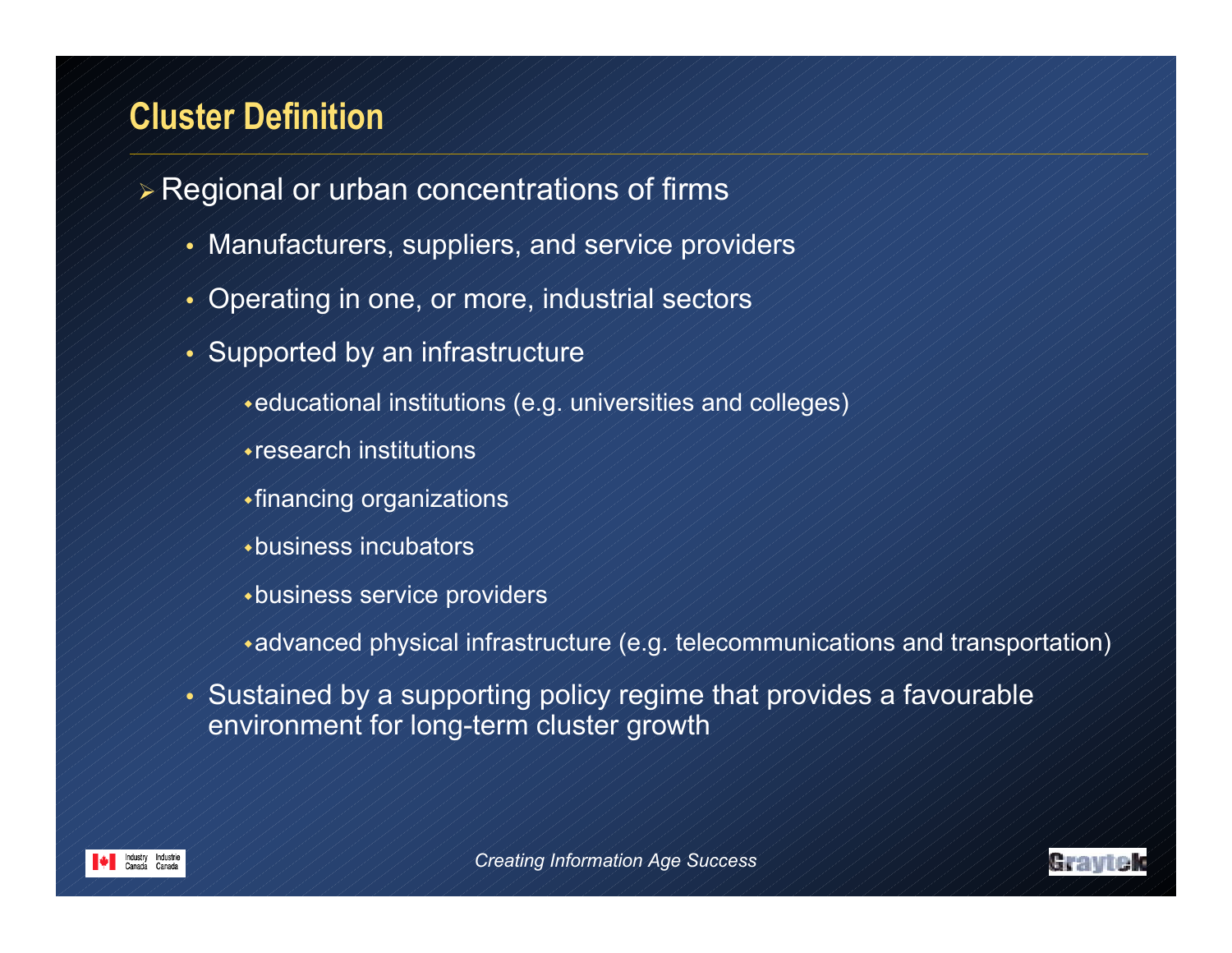## **Sector View**



Holustry Industrie<br>Canada Canada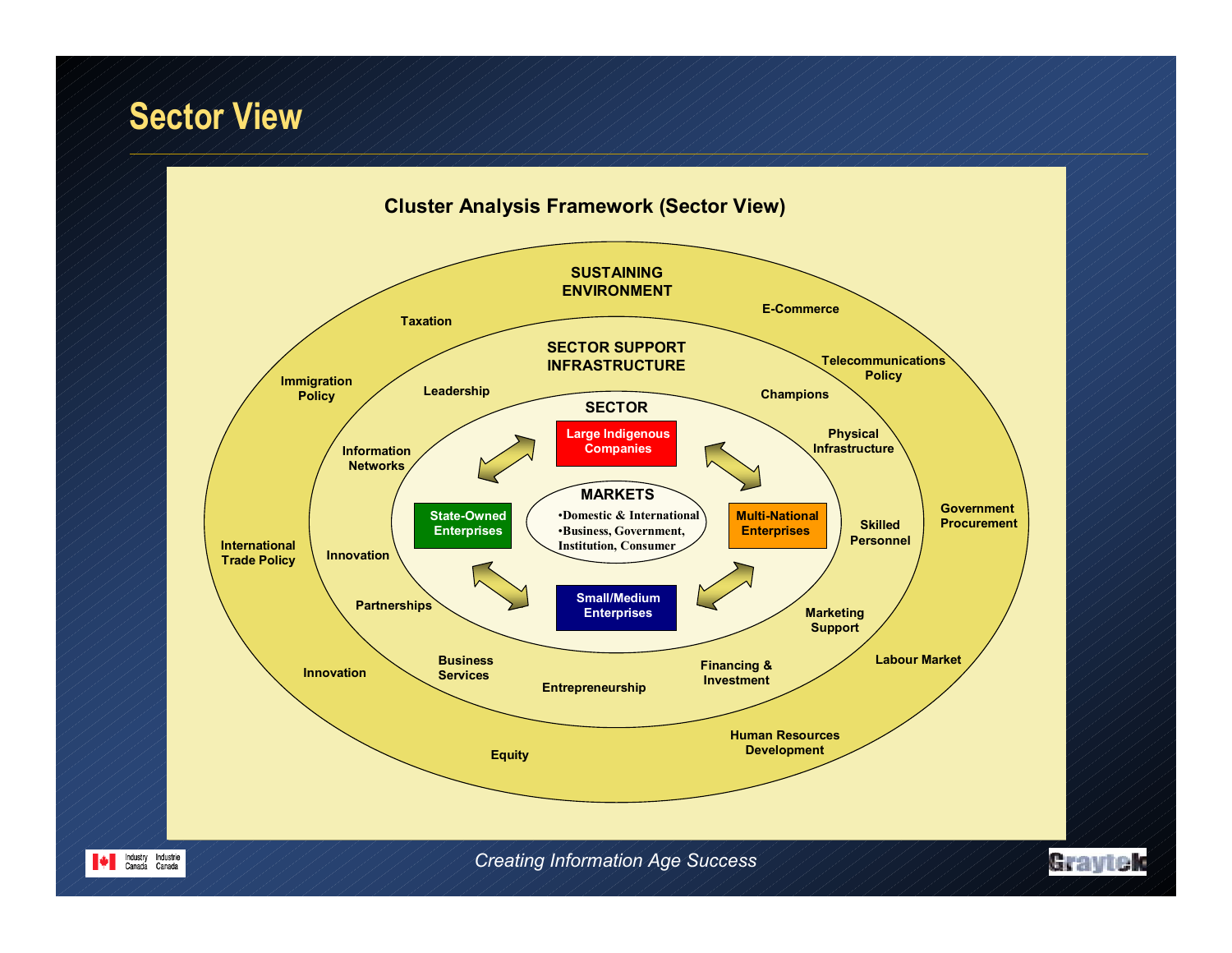## **Cluster View**



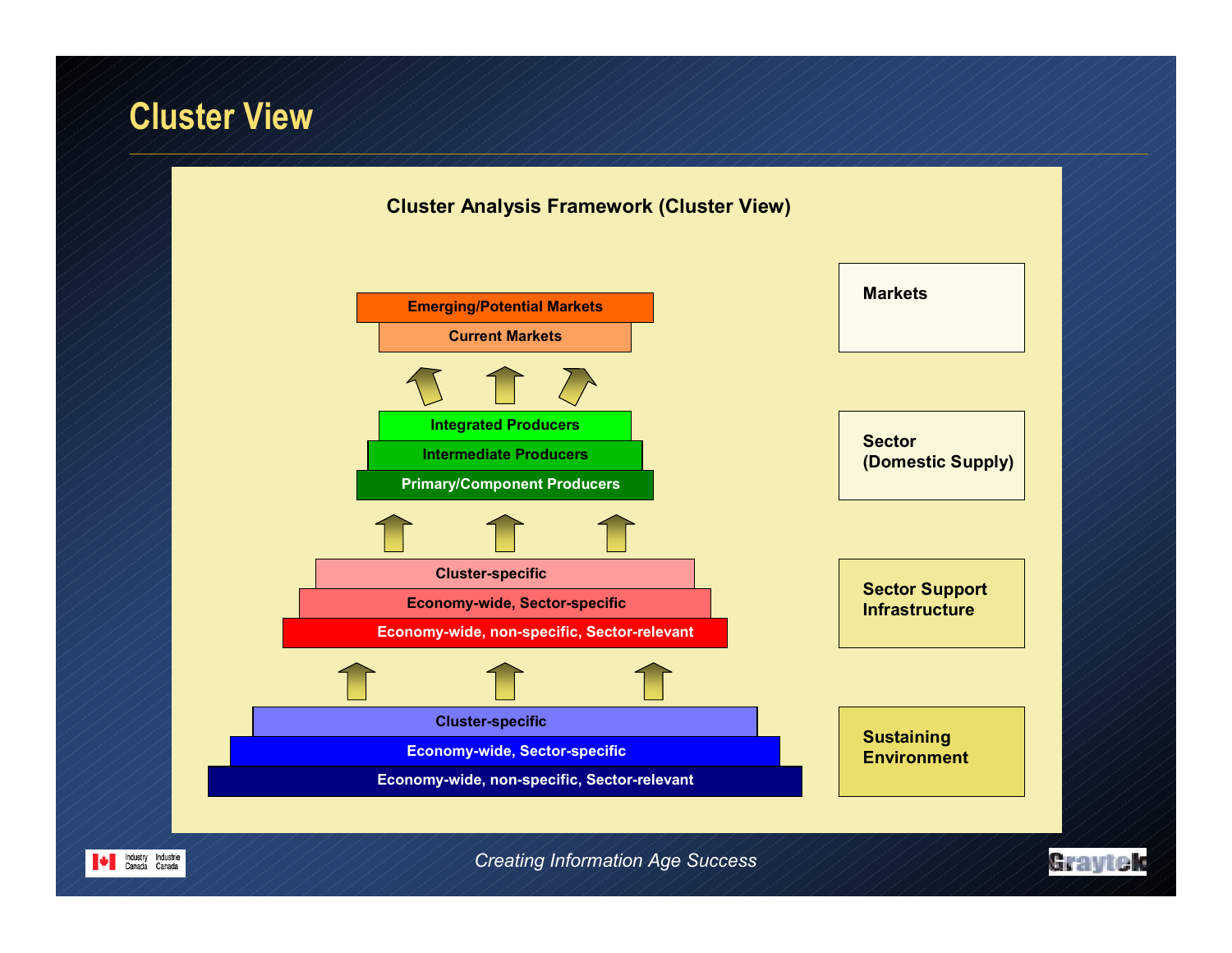## **Eight Characteristics of Success**

- $\blacktriangleright$ Recognition of Potential by Local Leaders
- $\blacktriangleright$  Regional Strengths (transportation & telecommunications infrastructure / technological / local market / social, cultural and entertainment infrastructure)
- $\blacktriangleright$ Influence of Champions (individuals or institutions)
- $\blacktriangleright$ Entrepreneurial Drive
- $\blacktriangleright$ Various Sources of Financing (angel, VC, government, debt/equity)
- $\blacktriangleright$ Information Networks (informal and formal)
- ➤ Educational & Research Institutions (with strong links to industry)
- $\blacktriangleright$ Staying Power (it can take 30 + years to reach maturity)



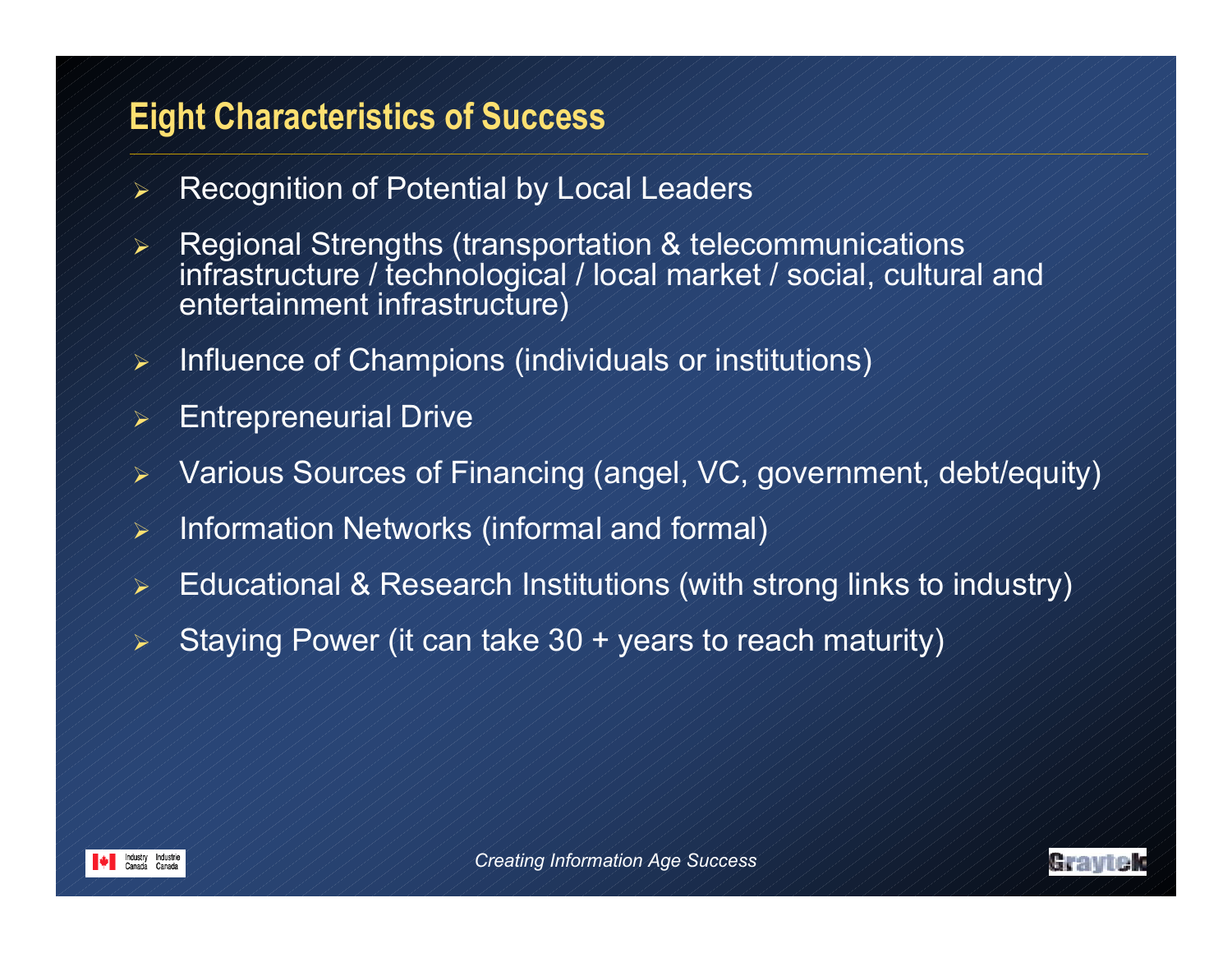## **Success Factors Mapped to Spider Diagramming Tool**

#### **Cluster Analysis Framework** (Qualitative Assessment)



*Creating Information Age Success*

Graytek

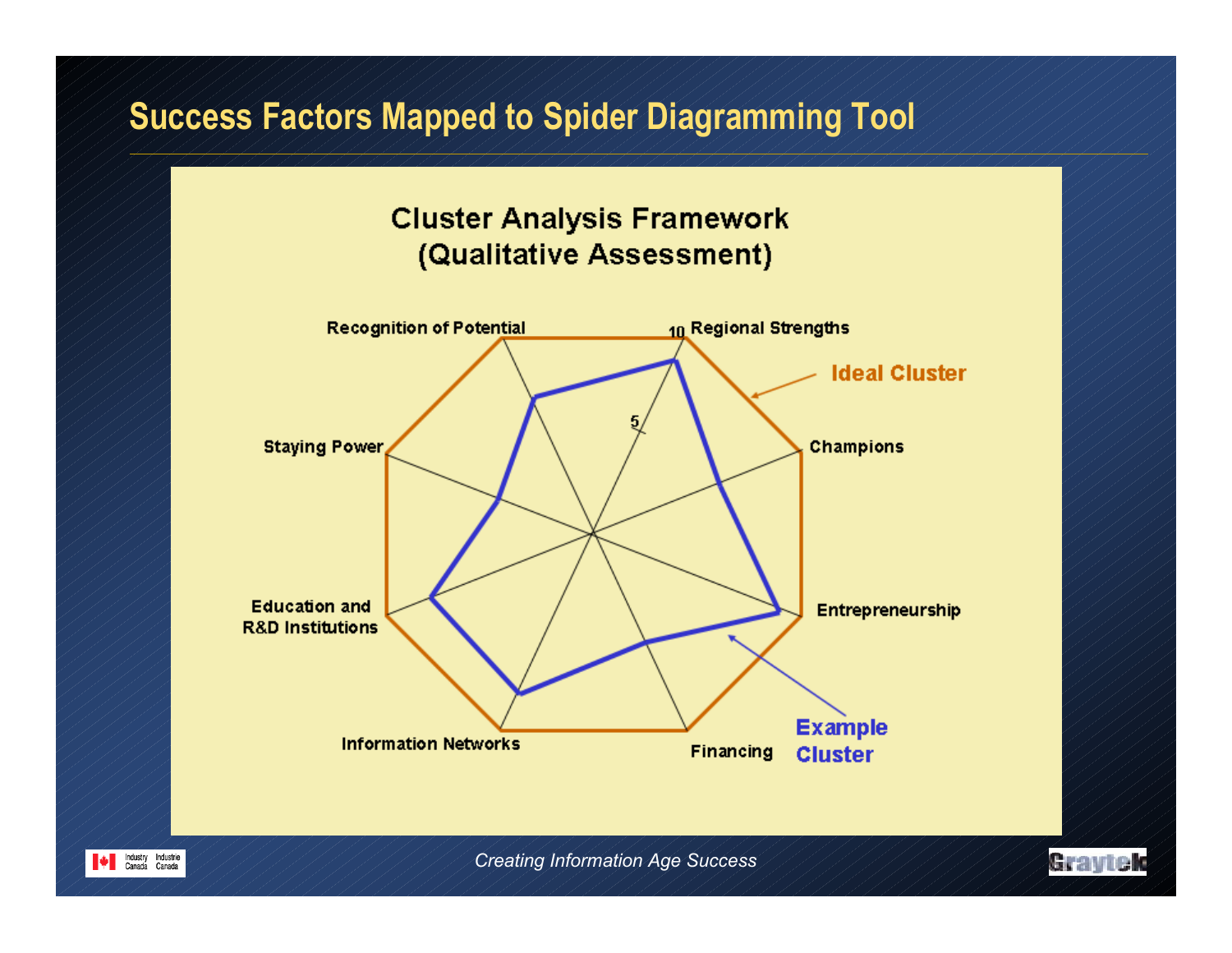# **Cluster Acceleration Factors – Linkage Impact**

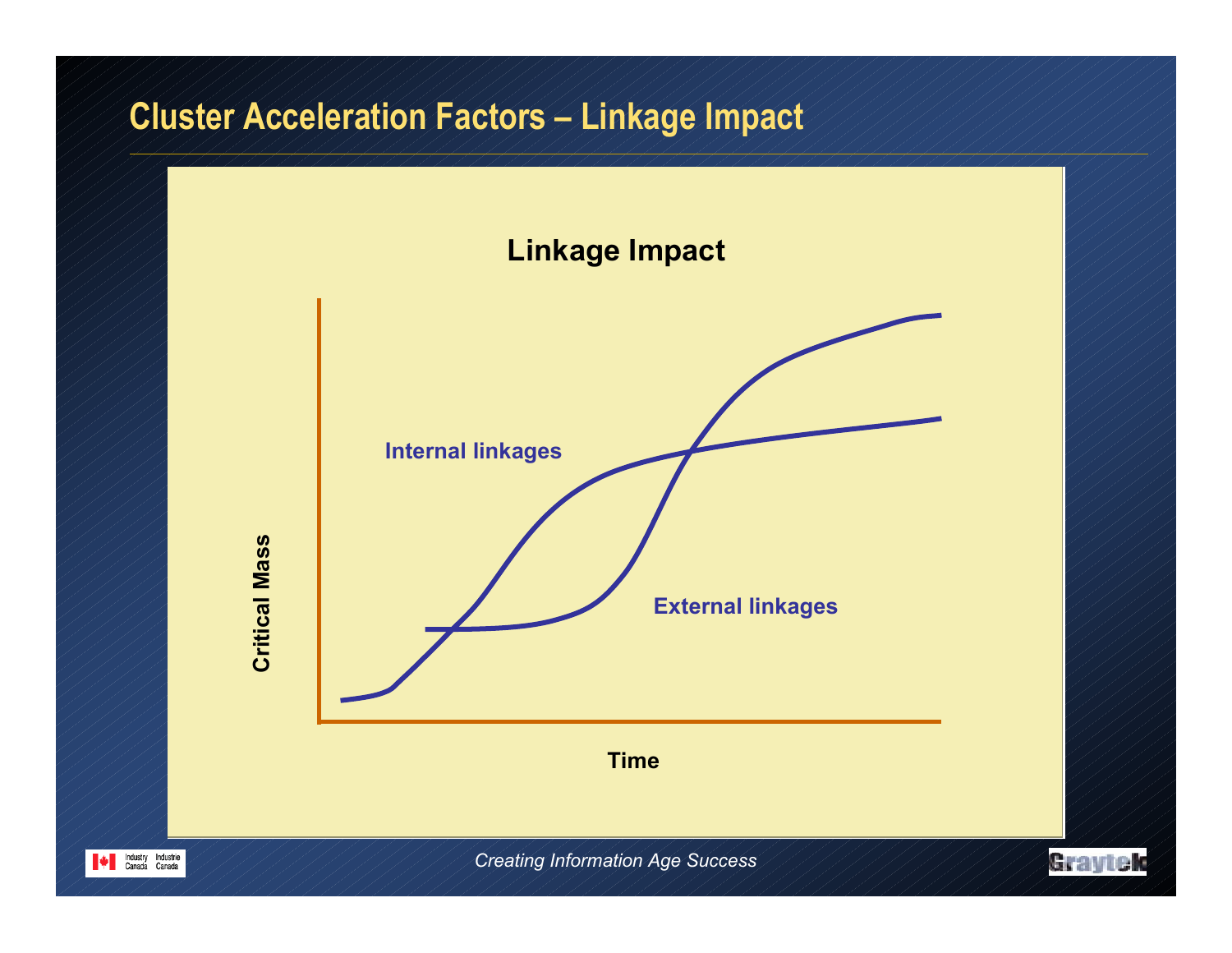## **Examples of Key Converging Technologies**



#### **ICT Sector**

#### **Life Sciences Sector**

#### **Key Technologies\*** • **High-Performance Computing**

- **Computing Platforms**
- **Computing Languages**
- **Knowledge Management**
- •**Wireless**
- **Photonics**
- **Robotics**
- **Monitoring & Sensing**
- **Geo-spatial**
- **Security**
- •**E-Commerce**
- **Software Applications**
- 
- **Key Technologies\***
- •**Bioinformatics**
- •**Biophotonics**
- •**Biosensors**
- **Nanotechnology\*\***
- •**Biochips**
- •**Medical Robotics**
- •**Medical WirelessDevices**

#### **Key Technologies\***

- **Genomics**
- **Proteomics**
- **Stem Cell Research**
- **Diagnostics**
- **Medical Devices**
- •**Imaging**

- \* Examples of Key Technologies
- \*\* Nanotechnology also converges with Advanced Materials





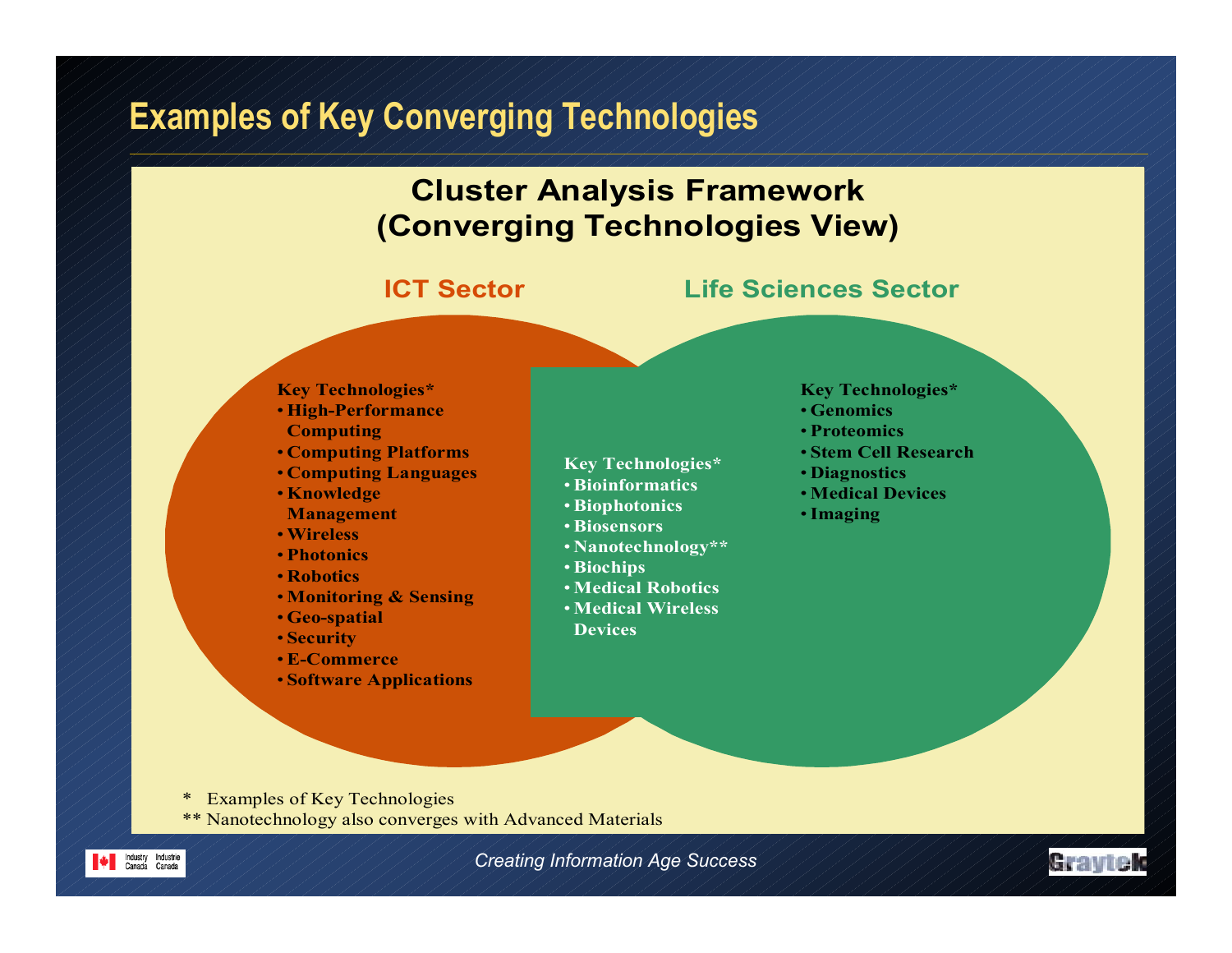## **ICT Cluster Comparisons – Success Factors**





**Toronto ICT Cluster Analysis** 

**Champions Entrepreneurship Information Networks Financing Education and R&D InstitutionsStaying Power Recognition of Potential Regional Strengths <sup>10</sup>5Ideal ClusterMontrealICT ClusterMontreal ICT Cluster Analysis (Qualitative Assessment)**

Industry Industrie<br>Canada Canada

**Ottawa ICT Cluster Analysis (Qualitative Assessment)**